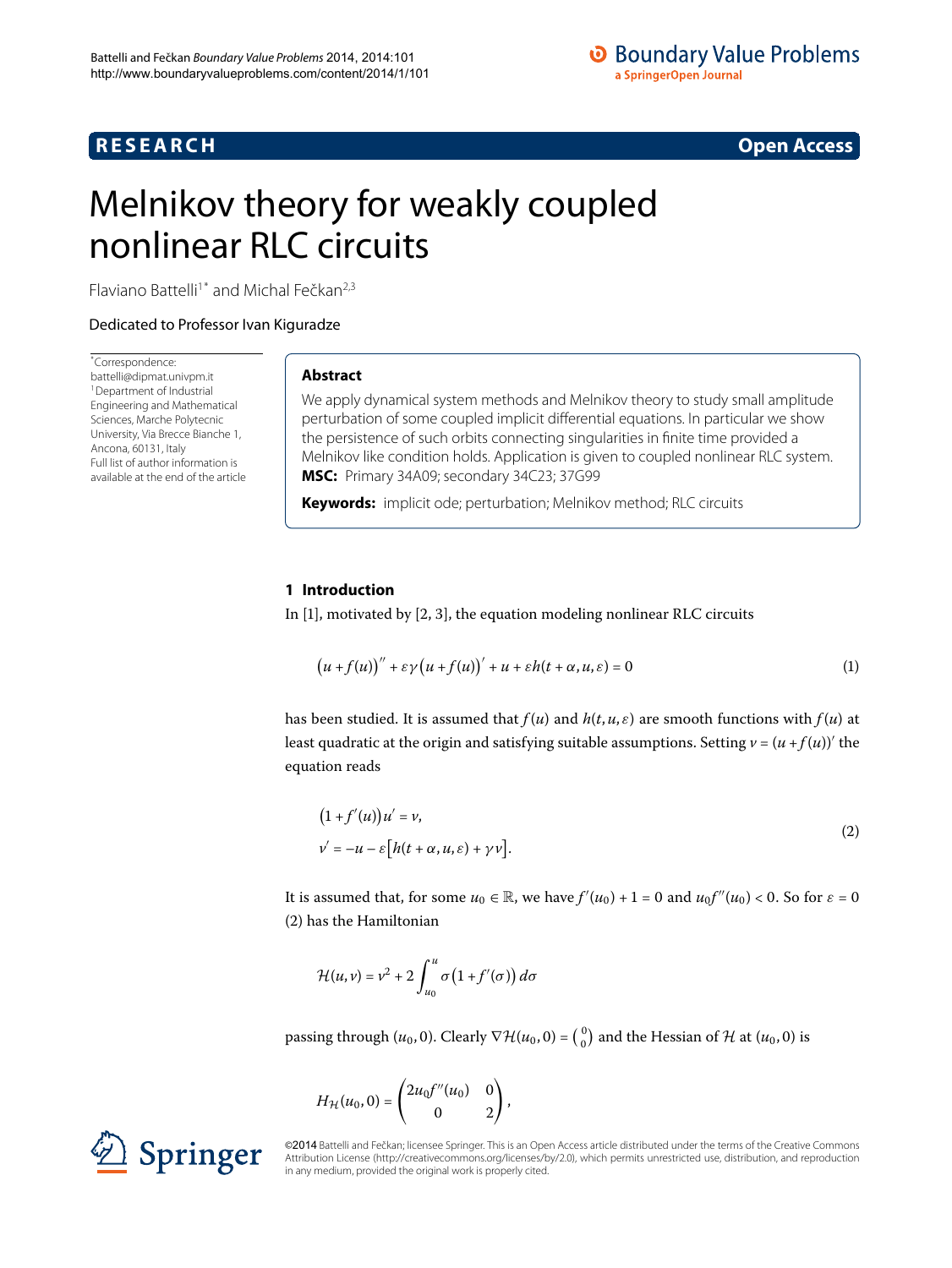so that the condition  $u_0 f''(u_0) < 0$  means that  $(u_0, 0)$  is a saddle for  $H$ . Multiplying the second equation by  $1 + f'(u)$  we get the system

<span id="page-1-1"></span><span id="page-1-0"></span>
$$
(1+f'(u))\begin{pmatrix}u'\\v'\end{pmatrix}=\begin{pmatrix}v\\-(1+f'(u))(u+\varepsilon[h(t+\alpha,u,\varepsilon)+\gamma v)]\end{pmatrix}.
$$
 (3)

Note that (2[\)](#page-0-1) falls in the class of implicit differential equations (IODE) like

$$
A(x)x' = f(x) + \varepsilon h(t, x, \varepsilon, \kappa), \quad (\varepsilon, \kappa) \in \mathbb{R} \times \mathbb{R}^m,
$$
\n(4)

with  $A(u, v) = \begin{pmatrix} 1+f'(u) & 0 \\ 0 & 1 \end{pmatrix}$  $\binom{f'(u)}{0}$ . Obviously, det $A(u, v) = 1 + f'(u)$  vanishes on the line  $(u_0, v)$  and the condition  $f''(u_0) \neq 0$  implies that the line  $u = u_0$  consists of noncritical 0-singularities for [\(](#page-1-0)3) (see [4, p.163]). Let  $\mathcal{N}L$  denote the kernel of the linear map *L* and  $\mathcal{R}L$  its range. Then  $\mathcal{R}A(u_0, 0)$  is the subspace having zero first component and then the right hand side of [\(](#page-1-0)3) belongs to  $\mathcal{R}A(u_0, 0)$  if and only if  $v = 0$ . So all the singularities  $(u_0, v)$  with  $v \neq 0$ are impasse points while  $(u_0, 0)$  is a so called *I*-point (see [4, pp.163-166]). Quasilinear implicit differential equations, such as  $(4)$ , find applications in a large number of physical sciences and have been studied by several authors  $[4–12]$  $[4–12]$  $[4–12]$  $[4–12]$ . On the other hand, there are many other works on implicit differential equations  $[13-18]$  $[13-18]$  dealing with more general implicit differential systems by using analytical and topological methods.

Passing from  $(2)$  $(2)$  to  $(3)$  $(3)$ , in the general case, it corresponds to multiplying  $(4)$  by the adjugate matrix *A<sup>a</sup>*(*x*):

<span id="page-1-2"></span>
$$
\omega(x)x' = A^a(x)[f(x) + \varepsilon h(t, x, \varepsilon, \kappa)],
$$

where  $\omega(x) = \det A(x)$ . Here we note that *A* and *x* may have different dimensions in this paper depending on the nature of the equation but the concrete dimension is clear from that equation, so we do not use different notations for *A* and *x*. Basic assumptions in []  $\alpha(x_0) = 0$ ,  $\omega'(x_0) \neq 0$  and  $A^a(x_0)f(x_0) = 0$ ,  $A^a(x_0)h(t, x_0, \varepsilon, \kappa) = 0$  for some  $x_0$  (that is,  $x_0$ is an *I*-point for (4)) and the existence of a solution  $x(t)$  in a bounded interval *J* tending to  $x_0$  as *t* tends to the endpoints of *J*.

It is well known [4, 8[\]](#page-26-6) that  $\omega(x_0) = 0$  and  $\omega'(x_0) \neq 0$  imply

<span id="page-1-3"></span>
$$
\dim \mathcal{N}A(x_0) = 1,
$$
  $\mathcal{R}A^a(x_0) = \mathcal{N}A(x_0),$  and  $\mathcal{N}A^a(x_0) = \mathcal{R}A(x_0),$  (5)

and then  $A^a(x_0)f(x_0) = 0$  is equivalent to the fact that  $f(x_0) \in \mathcal{R}A(x_0)$ .

Let  $F(x) := A^a(x)f(x)$  $F(x) := A^a(x)f(x)$  $F(x) := A^a(x)f(x)$ . It has been proved in [19] that (5) implies that rank  $F'(x_0)$  is at most 2. So, if  $x \in \mathbb{R}^n$ , with  $n > 2$  then  $x = x_0$  cannot be hyperbolic for the map  $x \mapsto F'(x_0)x$ . In this paper we study coupled IODEs such as

$$
A_0(x_1)x'_1 = f(x_1) + \varepsilon g_1(t, x_1, x_2, \varepsilon, \kappa),
$$
  
\n
$$
A_0(x_2)x'_2 = f(x_2) + \varepsilon g_2(t, x_1, x_2, \varepsilon, \kappa),
$$
\n(6)

 $x_1, x_2 \in \mathbb{R}^2$ ,  $\det A_0(x_0) = 0 \neq (\det A_0)'(x_0), f(x_0), g_j(t, x_0, x_0, \varepsilon, \kappa) \in \mathcal{R}A_0(x_0)$  and other assumptions that will be specified below. Let us remark that  $(6)$  is a special kind of the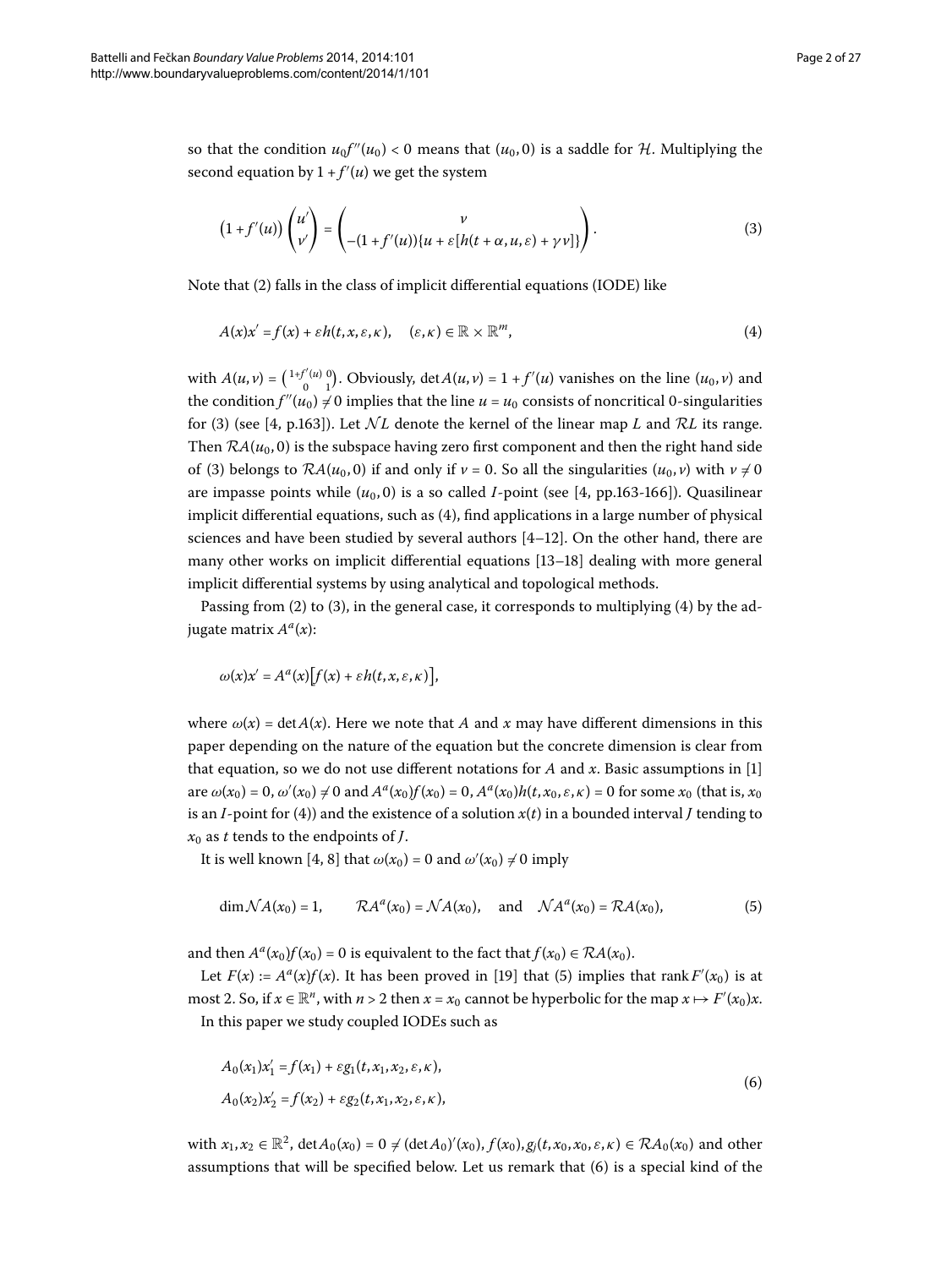general equation  $(4)$  with, among other things,

<span id="page-2-0"></span>
$$
A(x) = \begin{pmatrix} A_0(x_1) & 0 \\ 0 & A_0(x_2) \end{pmatrix}, \quad x = (x_1, x_2)
$$

hence det $A(x) = \det A_0(x_1) \det A_0(x_2)$  satisfies  $\det A(x_0, x_0) = 0$ ,  $(\det A)'(x_0, x_0) = 0$  and  $(\det A)''(x_0, x_0) \neq 0$ . Thus  $(x_0, x_0)$  is not a *I*-point. Multiplying the first equation by  $A_0^a(x_1)$ and the second by  $A_0^a(x_2)$  we obtain the system

$$
\omega(x_1)x'_1 = F(x_1) + \varepsilon G_1(x_1, x_2, t, \varepsilon, \kappa), \n\omega(x_2)x'_2 = F(x_2) + \varepsilon G_2(x_1, x_2, t, \varepsilon, \kappa).
$$
\n(7)

We assume that  $\omega(x) := \det A_0(x)$ ,  $F(x)$  and  $G_i(x_1, x_2, t, \varepsilon, \kappa)$  satisfy the following assumptions:

(C1)  $F \in C^2(\mathbb{R}^2, \mathbb{R}^2)$ ,  $\omega \in C^2(\mathbb{R}^2, \mathbb{R})$  and the unperturbed equation

<span id="page-2-2"></span>
$$
\omega(x)x' = F(x) \tag{8}
$$

possesses a noncritical singularity at  $x_0$ , *i.e.*  $\omega(x_0) = 0$  and  $\omega'(x_0) \neq 0$ . (C2)  $F(x_0) = 0$  and the spectrum  $\sigma(F'(x_0)) = {\mu_{\pm}}$  with  $\mu_{-} < 0 < \mu_{+}$ , and

<span id="page-2-1"></span> $x' = F(x)$ 

has a solution  $\gamma(s)$  homoclinic to  $x_0$ , that is,  $\lim_{s\to\pm\infty}\gamma(s) = x_0$ , and  $\omega(\gamma(s)) \neq 0$  for any  $s \in \mathbb{R}$ . Without loss of generality, we may, and will, assume  $\omega(\gamma(s)) > 0$  for any *s* ∈ R. Moreover,  $G_i$  ∈  $C^2(\mathbb{R}^{6+m}, \mathbb{R}^2)$ ,  $i = 1, 2$  are 1-periodic in *t* with  $G_i(x_0, x_0, t, \varepsilon, \kappa) = 0$  for any  $t \in \mathbb{R}$ ,  $\kappa \in \mathbb{R}^m$  and  $\varepsilon$  sufficiently small.

(C3) Let  $\gamma_{\pm}$  be the eigenvectors of  $F'(x_0)$  with the eigenvalues  $\mu_{\mp}$ , resp. Then  $\langle \nabla \omega(x_0), \gamma_{\pm} \rangle > 0$  (or else  $\omega'(x_0) \gamma_{\pm} > 0$ ).

From (C2) we see that  $\Gamma(s) := \left(\begin{array}{c} \gamma(s) \\ \gamma(s) \end{array}\right)$  $\frac{\gamma(s)}{\gamma(s)}$ ) is a bounded solution of the equation

$$
x'_1 = F(x_1),
$$
  
\n
$$
x'_2 = F(x_2)
$$
\n(9)

and that  $x_0$  persists as a singularity of [\(](#page-2-0)7). So this paper is a continuation of [1[,](#page-25-3) 19], but here we study more degenerate IODE.

The objective of this paper is to give conditions, besides  $(C1)-(C3)$ , assuring that for  $|\varepsilon| \ll 1$ , the coupled equations [\(](#page-2-0)7) has a solution in a neighborhood of the orbit  $\{\Gamma(s) \mid s \in$  $\mathbb{R}$  and reaching  $(x_0, x_0)$  is a finite time. Our approach mimics that in [1[\]](#page-25-3) and uses Melnikov methods to derive the needed conditions. Let us briefly describe the content of this paper. In Section 2 we make few remarks concerning assumptions  $(C1)-(C3)$ . Then[,](#page-9-0) in Section 3, we change time to reduce equation  $(7)$  $(7)$  to a smooth perturbation of  $(9)$  whose unperturbed part has the solution  $\Gamma(s)$ . Next, in Section 4 we derive the Melnikov condition. Finally Section  $5$  is devoted to the application of our result to coupled equations of the form  $(1)$ for RLC circuits, while some computations are postponed to the appendix.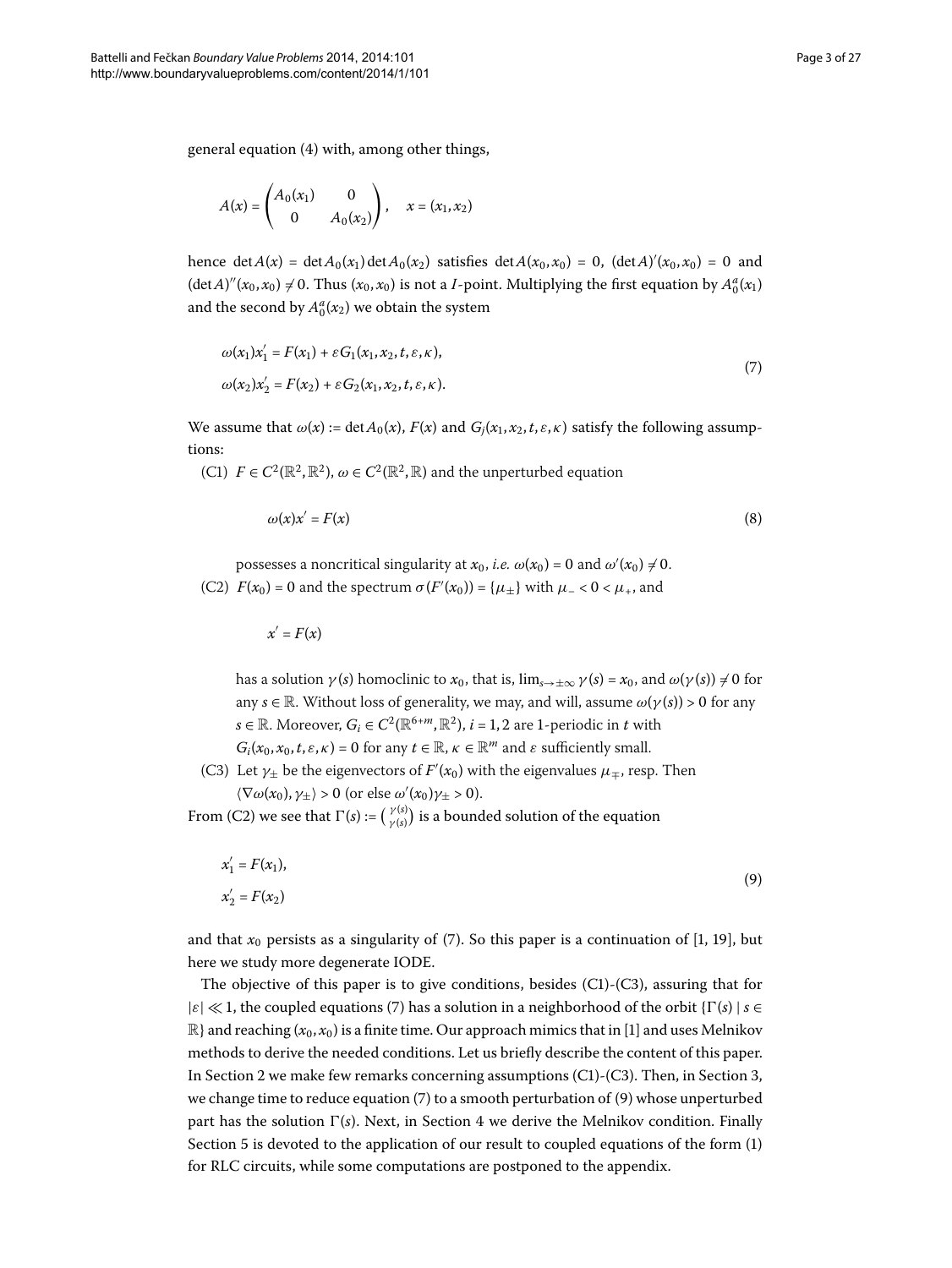<span id="page-3-0"></span>We emphasize the fact that Melnikov technique is useful to predict the existence of transverse homoclinic orbits in mechanical systems [20, 21] together with the associated chaotic behavior of solutions. However, the result in this paper is somewhat different in that we apply the method to show existence of orbits connecting a singularity in finite time.

## **2 Comments on the assumptions**

By following [1, 19[\]](#page-26-7) we note that since  $\gamma(s) \to x_0$  as  $|s| \to \infty$  then  $\gamma'(s)$  is a bounded solution of the linear equation  $x' = F(\gamma(s))x$ . Hence  $|\gamma'(s)| \leq k e^{-\mu|s|}$  for some  $\mu > 0$ . We get then, for  $s > 0$ ,

$$
|\gamma(s)-x_0|\leq \int_s^\infty |\gamma'(s)|\,ds\leq \mu^{-1}k\mathrm{e}^{-\mu s}.
$$

So

<span id="page-3-1"></span>
$$
\limsup_{s\to\infty}\frac{\log|\gamma(s)-x_0|}{s}\leq-\mu<0.
$$

From [\[](#page-26-10)22, Theorem 4.3, p.335 and Theorem 4.5, p.338] it follows that

$$
\limsup_{s \to \infty} \frac{\log |\gamma(s) - x_0|}{s} = \mu_- < 0,\tag{10}
$$

and there exist a constant  $\delta > 0$  and a solution  $\gamma_+ e^{\mu_- s}$  of  $x' = F'(x_0)x$  such that

$$
|\gamma(s) - x_0 - \gamma_+ e^{\mu_s}| = O(e^{(\mu_s - \delta)s}), \text{ as } s \to \infty.
$$

Note that  $\gamma_+ \neq 0$  since otherwise  $\gamma(s) - x_0 = O(e^{(\mu_- - \delta)s})$  $\gamma(s) - x_0 = O(e^{(\mu_- - \delta)s})$  $\gamma(s) - x_0 = O(e^{(\mu_- - \delta)s})$ , contradicting (10). Hence  $\gamma_+$  is an eigenvector of the eigenvalue  $\mu_{-}$  of  $F'(x_0)$ . We have then

$$
\left|\frac{\gamma(s)-x_0}{e^{\mu_s}}-\gamma_\pm\right|\leq c_1e^{-\delta s}
$$

for a suitable constant  $c_1 \geq 0$ . As a consequence,

$$
\lim_{s\to\infty}\frac{\gamma(s)-x_0}{e^{\mu_s}}=\gamma_+.
$$

Next

$$
|\gamma_+| - c_1 e^{-\delta s} \le \frac{|\gamma(s) - x_0|}{e^{\mu - s}} \le |\gamma_+| + c_1 e^{-\delta s}.
$$

Taking logarithms, dividing by *s* and letting  $s \rightarrow \infty$  we get

$$
\lim_{s\to\infty}\frac{\log|\gamma(s)-x_0|}{s}=\mu_{-},
$$

that is, in (10[\)](#page-3-1) lim sup<sub>*s*→∞</sub> can be replaced with lim<sub>*s*→∞</sub>. Similarly, changing *s* with –*s*:

$$
\lim_{s\to -\infty}\frac{\log|\gamma(s)-x_0|}{s}=\mu_+.
$$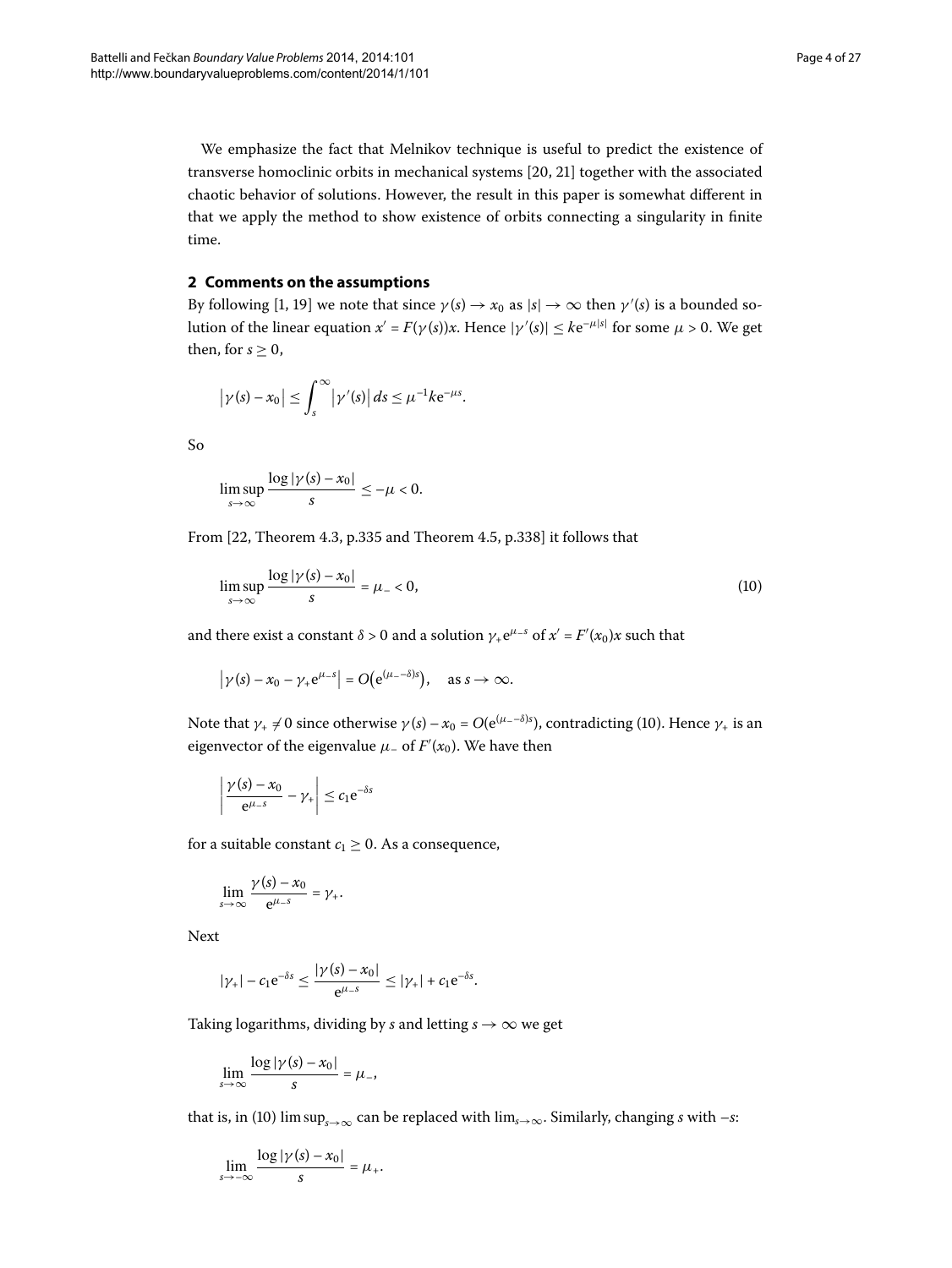Next, set

<span id="page-4-3"></span><span id="page-4-2"></span>
$$
\varphi(s) := \frac{1}{e^{-\mu_{-s}} + e^{-\mu_{+s}}}.
$$
\n(11)

Since  $\frac{\varphi(s)}{e^{\mu-s}} \to 1$  as  $s \to \infty$  and  $\frac{\varphi(s)}{e^{\mu+s}} \to 1$  as  $s \to -\infty$  we have then

$$
\lim_{s \to \pm \infty} \frac{\gamma(s) - x_0}{\varphi(s)} = \gamma_{\pm} \neq 0 \tag{12}
$$

and

<span id="page-4-4"></span>
$$
\lim_{s\to\pm\infty}\frac{\omega(\gamma(s))}{\varphi(s)}=\lim_{s\to\pm\infty}\frac{\omega'(x_0)(\gamma(s)-x_0)+o(\gamma(s)-x_0)}{e^{\mu+s}}=\big\langle\nabla\omega(x_0),\gamma_{\pm}\big\rangle.
$$

From (C2), we know  $\omega(\gamma(s)) > 0$  for any  $s \in \mathbb{R}$ , so  $\langle \nabla \omega(x_0), \gamma_{\pm} \rangle \geq 0$ . Hence condition (C3) means that *γ*(*s*) tends transversally to the singular manifold  $\omega^{-1}(0)$  at *x*<sub>0</sub>.

As in [\[](#page-26-7)19] it is easily seen that

<span id="page-4-0"></span>
$$
\lim_{s \to \pm \infty} \frac{\gamma'(s)}{\omega(\gamma(s))} = \frac{F'(x_0)\gamma_{\pm}}{\omega'(x_0)\gamma_{\pm}} = \frac{\mu_{\mp}\gamma_{\pm}}{\omega'(x_0)\gamma_{\pm}} \neq 0
$$
\n(13)

and that  $\frac{\gamma'(s)}{\omega(\gamma(s))}$  solves the equation

<span id="page-4-5"></span>
$$
x' = \left[ F'(\gamma(s)) - \frac{F(\gamma(s))}{\omega(\gamma(s))} \omega'(\gamma(s)) \right] x = F'(\gamma(s))x - \frac{\omega'(\gamma(s))x}{\omega(\gamma(s))} F(\gamma(s)).
$$
\n(14)

So  $\frac{\gamma'(s)}{\omega(\gamma(s))}$  $\frac{\gamma'(s)}{\omega(\gamma(s))}$  $\frac{\gamma'(s)}{\omega(\gamma(s))}$  is a bounded solution of (14). Next, setting as in [19[\]](#page-26-7)

$$
\theta(s) := \int_0^s \omega(\gamma(\tau)) d\tau \tag{15}
$$

and  $x_h(t) = \gamma(\theta^{-1}(t))$ , it is easily seen that  $x_h(t)$  satisfies  $\omega(x)x' = F(x)$  whose linearization along  $x_h(t)$  is

<span id="page-4-1"></span>
$$
F'(x_h(t))z = x'_h(t)\omega'(x_h(t))z + \omega(x_h(t))z' = F(x_h(t))\frac{\omega'(x_h(t))z}{\omega(x_h(t))} + \omega(x_h(t))z'
$$

*i.e.*

$$
\omega(x_h(t))z' = F'(x_h(t))z - F(x_h(t))\frac{\omega'(x_h(t))z}{\omega(x_h(t))}.
$$
\n(16)

Note, then, that [\(](#page-4-0)14[\)](#page-4-1) is derived from (16) with the change  $x(s) = z(\theta(s))$ . This fact should clarify why we need to consider the linear system [\(](#page-4-0)14) instead of  $x' = F'(\gamma(s))x$ . However, see [19[\]](#page-26-7) for a remark concerning the space of bounded solutions of (14[\)](#page-4-0) and that of the equation  $x' = F'(\gamma(s))x$ .

We now prove that  $\frac{\gamma'(s)}{\omega(\gamma(s))}$  $\frac{\gamma'(s)}{\omega(\gamma(s))}$  $\frac{\gamma'(s)}{\omega(\gamma(s))}$  is the unique solution of equation (14) which is bounded on  $\mathbb R.$ This is a kind of nondegeneracy of *γ* (*s*).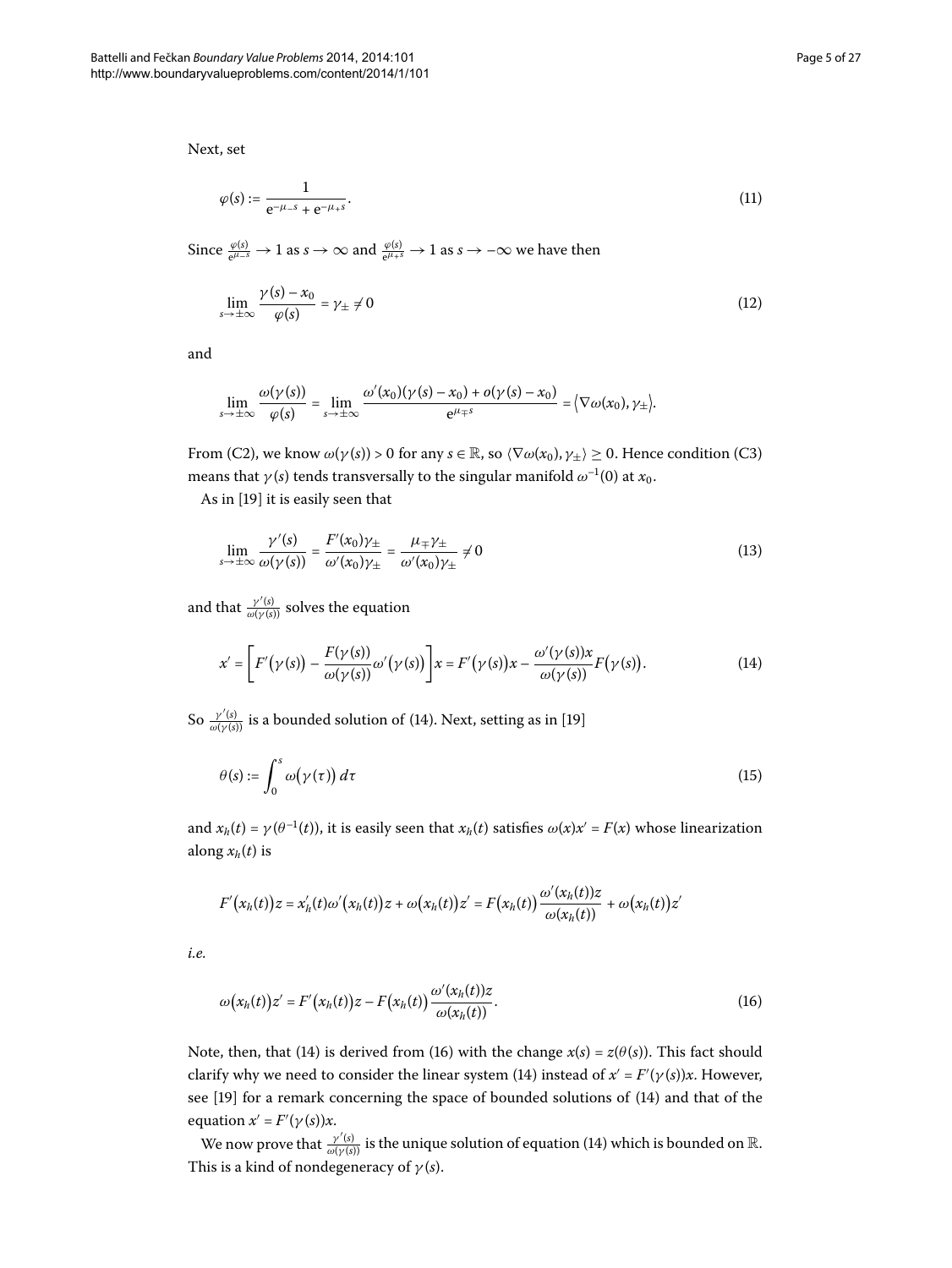<span id="page-5-1"></span>**Lemma 2.1** Assume (C2) and (C3) hold. Then, up to a multiplicative constant,  $\frac{y'(s)}{\omega(y(s))}$  is *the unique solution of*  $(14)$  $(14)$  *which is bounded on*  $\mathbb{R}$ *.* 

*Proof* From [\[](#page-26-7)19, Lemma 3.1] it follows that the linear map:

$$
x \mapsto \left[ F'(x_0) - \frac{\mu_{-} \gamma_{+}}{\omega'(x_0) \gamma_{+}} \omega'(x_0) - \mu_{-} \mathbb{I} \right] x
$$

has the simple eigenvalues  $\mu_+ - \mu_-$  and  $-\mu_-$ . Let  $\mu := \frac{\mu_+}{2}$ , then the linear map

$$
x \mapsto \left[ F'(x_0) - \frac{\mu_+ \gamma_+}{\omega'(x_0) \gamma_+} \omega'(x_0) - \mu \mathbb{I} \right] x
$$

has the eigenvalues  $\pm \mu$ ; moreover, since

<span id="page-5-0"></span>
$$
c_1 \leq \frac{|\gamma'(s)|}{\omega(\gamma(s))} \leq c_2
$$

for two positive constants  $0 < c_1 < c_2$ , it follows that  $\gamma_0(s) := \frac{\gamma'(s)}{\omega(\gamma(s))} \mathrm{e}^{-\mu s}$  is a solution of

$$
x' = \left[ F'(\gamma(s)) - \frac{F(\gamma(s))}{\omega(\gamma(s))} \omega'(\gamma(s)) - \mu \mathbb{I} \right] x \tag{17}
$$

satisfying

$$
\frac{c_1}{c_2}|\gamma_0(s_1)| \leq |\gamma_0(s_2)|e^{\mu(s_2-s_1)} \leq \frac{c_2}{c_1}|\gamma_0(s_1)|
$$

for all  $0 \le s_1 \le s_2$ . Then (17) satisfies the assumptions of [\[](#page-26-7)19, Theorem 5.3] and hence its conclusion with rank  $P_+ = 1$ , that is, the fundamental matrix  $X_+(s)$  $X_+(s)$  of (17) satisfies

$$
||X_{+}(s_{2})P_{+}X_{+}^{-1}(s_{1})|| \leq k e^{-\mu(s_{2}-s_{1})}, \quad 0 \leq s_{1} \leq s_{2},
$$
  

$$
||X_{+}(s_{2})(\mathbb{I}-P_{+})X_{+}^{-1}(s_{1})|| \leq k e^{\tilde{\mu}(s_{2}-s_{1})}, \quad 0 \leq s_{2} \leq s_{1},
$$

where  $0 \le \tilde{\mu} < \mu$ . However, it is well known (see [\[](#page-26-11)23[–](#page-26-12)25]) that  $\mathcal{RP}_+$  is the space of initial conditions for the bounded solutions on [0,  $\infty$ [ of (17[\)](#page-5-0) that, then, tend to zero as *s* →  $\infty$ at the exponential rate  $e^{-\mu s}$ . As a consequence a solution  $u(s)$  $u(s)$  $u(s)$  of (17) is bounded on  $[0,\infty[$ if and only if  $u(s)e^{\mu s}$  is a bounded solution of (14). Then we conclude that the space of solutions of [\(](#page-4-0)14) that are bounded on [0,  $\infty$ [ is one dimensional.

Incidentally, since the fundamental matrix of (14) is  $X(s) = X_+(s)e^{\mu s}$ , we note that it satisfies

$$
||X(s_2)P_+X^{-1}(s_1)|| \le k, \quad 0 \le s_1 \le s_2,
$$
  

$$
||X(s_2)(\mathbb{I}-P_+)X^{-1}(s_1)|| \le k e^{(\mu+\tilde{\mu})(s_2-s_1)}, \quad 0 \le s_2 \le s_1.
$$

Using a similar argument in  $\mathbb{R}_- = ]-\infty, 0]$  with  $\mu = \frac{\mu_-}{2} < 0$ , and [\[](#page-26-7)19, Theorem 5.4] instead of [19, Theorem 5.3] with  $\mu^* = -\mu$  we see that (14[\)](#page-4-0) has at most a one dimensional space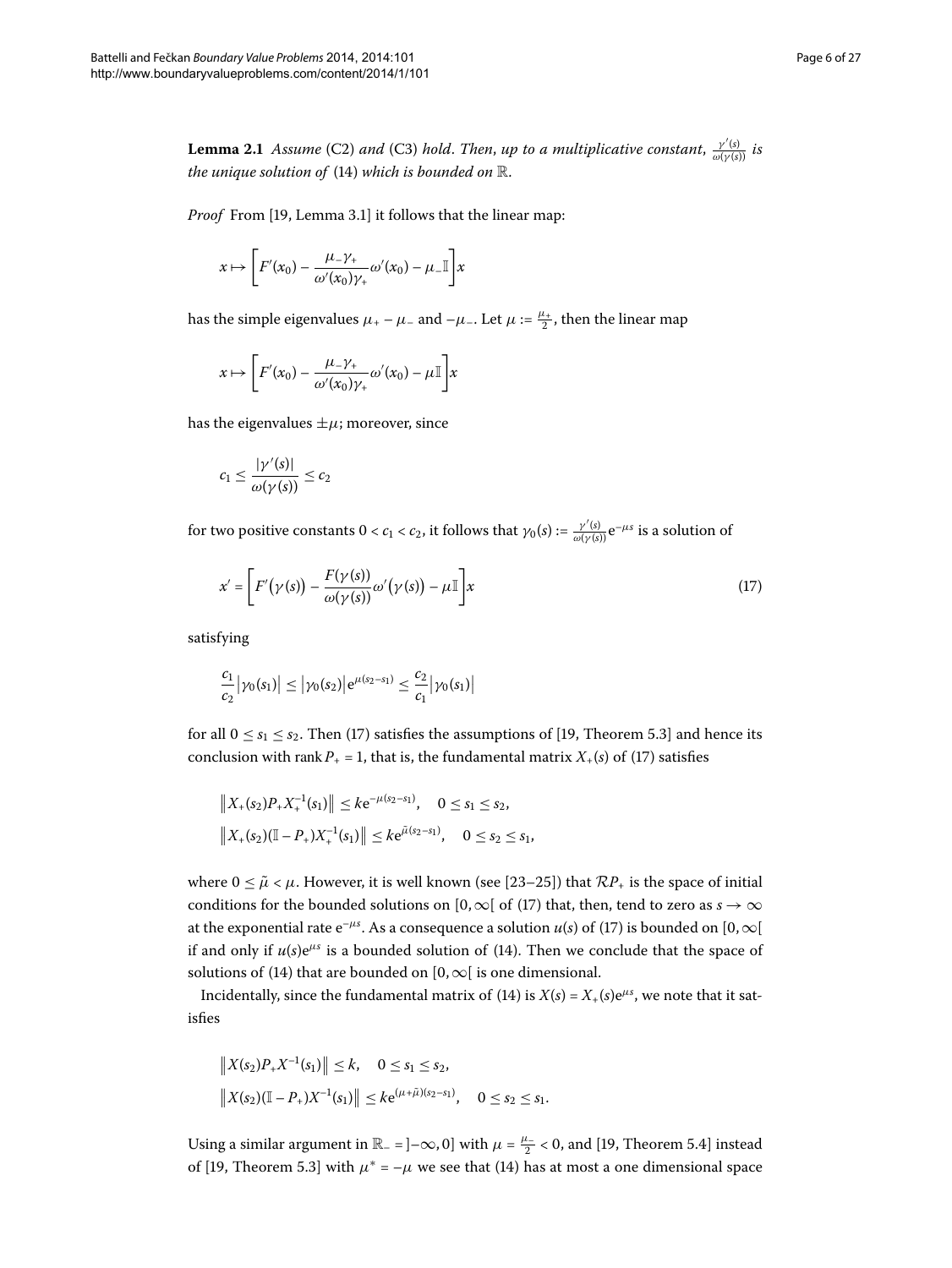of solutions bounded in R. More precisely,  $\tilde{\mu}$  with  $\mu < \tilde{\mu} < 0$ , and a projection  $P_-$  on  $\mathbb{R}^2$ exists such that

<span id="page-6-0"></span>
$$
||X(s_2)(\mathbb{I} - P_-)X^{-1}(s_1)|| \le k, \quad s_2 \le s_1 \le 0,
$$
  

$$
||X(s_2)P_XX^{-1}(s_1)|| \le k e^{(\mu + \tilde{\mu})(s_2 - s_1)}, \quad s_1 \le s_2 \le 0,
$$

and dim $\mathcal{N}P_-$  = 1. Since  $\frac{\gamma'(s)}{\omega(\gamma(s))}$  $\frac{\gamma'(s)}{\omega(\gamma(s))}$  $\frac{\gamma'(s)}{\omega(\gamma(s))}$  is a solution of (14) bounded on R we deduce that  $\mathcal{R}P_+$  =  $\mathcal{N}P_{-} = \text{span}\{\frac{\gamma'(0)}{\omega(\gamma(0))}\}\$  and the result follows.  $\Box$ 

<span id="page-6-4"></span>We conclude this section with a remark about condition (c) in [19[,](#page-26-7) Theorem 5.3]. Consider a system in R*<sup>n</sup>* such as

<span id="page-6-1"></span>
$$
x' = [D + A(s)]x.
$$
\n<sup>(18)</sup>

Then the following result holds.

**Theorem .** *Suppose the following hold*:

- (i) *D* has two simple eigenvalues  $\mu_* < \mu^*$  and all the other eigenvalues of *D* have either *real part less than μ*<sup>∗</sup> *or greater than μ*∗;
- (ii)  $\int_0^\infty \|A(s)\| \, ds < \infty;$
- (iii)  $A(s) \to 0$  as  $s \to \infty$ .

*Then there are as many solutions*  $x(t)$  $x(t)$  *of (18) satisfying* 

<span id="page-6-2"></span>
$$
k_1 |x(s)| \le |x(t)| e^{-\mu_*(t-s)} \le k_2 |x(s)|, \quad \text{for any } 0 \le s \le t,
$$
 (19)

*as the dimension of the space of the generalized eigenvectors of the matrix D with real parts less than or equal to*  $\mu_*$ ; *here*  $k_1, k_2 > 0$  *are two suitable positive constants. Similarly there are as many solutions of* (18[\)](#page-6-0) *such that* 

$$
\tilde{k}_1|x(s)| \le |x(t)|e^{-\mu^*(t-s)} \le \tilde{k}_2|x(s)|, \quad \text{for any } 0 \le s \le t,
$$
\n
$$
(20)
$$

for suitable constants k<sub>1</sub>, k<sub>2</sub> > 0, as the dimension of the space of the generalized eigenvectors *of the matrix D with real parts greater than or equal to*  $\mu^*$ .

*Proof* We prove the first statement concerning (19[\)](#page-6-1). By a similar argument (20) is handled. Changing variables we may assume that

<span id="page-6-3"></span>
$$
D = \begin{pmatrix} \mu_* & 0 & 0 \\ 0 & D_- & 0 \\ 0 & 0 & D_+ \end{pmatrix}
$$

and the eigenvalues of *D*<sub>–</sub> have real parts less than  $\mu_*$  and those of  $D_+$  have real parts greater than or equal to  $\mu^*$ . So the system reads

$$
x'_1 = \mu_* x_1 + a_{11}(t)x_1 + A_{12}(t)x_2 + A_{13}(t)x_3,
$$
  
\n
$$
x'_2 = D_- x_2 + A_{21}(t)x_1 + A_{22}(t)x_2 + A_{23}(t)x_3,
$$
  
\n
$$
x'_3 = D_+ x_3 + A_{31}(t)x_1 + A_{32}(t)x_2 + A_{33}(t)x_3,
$$
\n(21)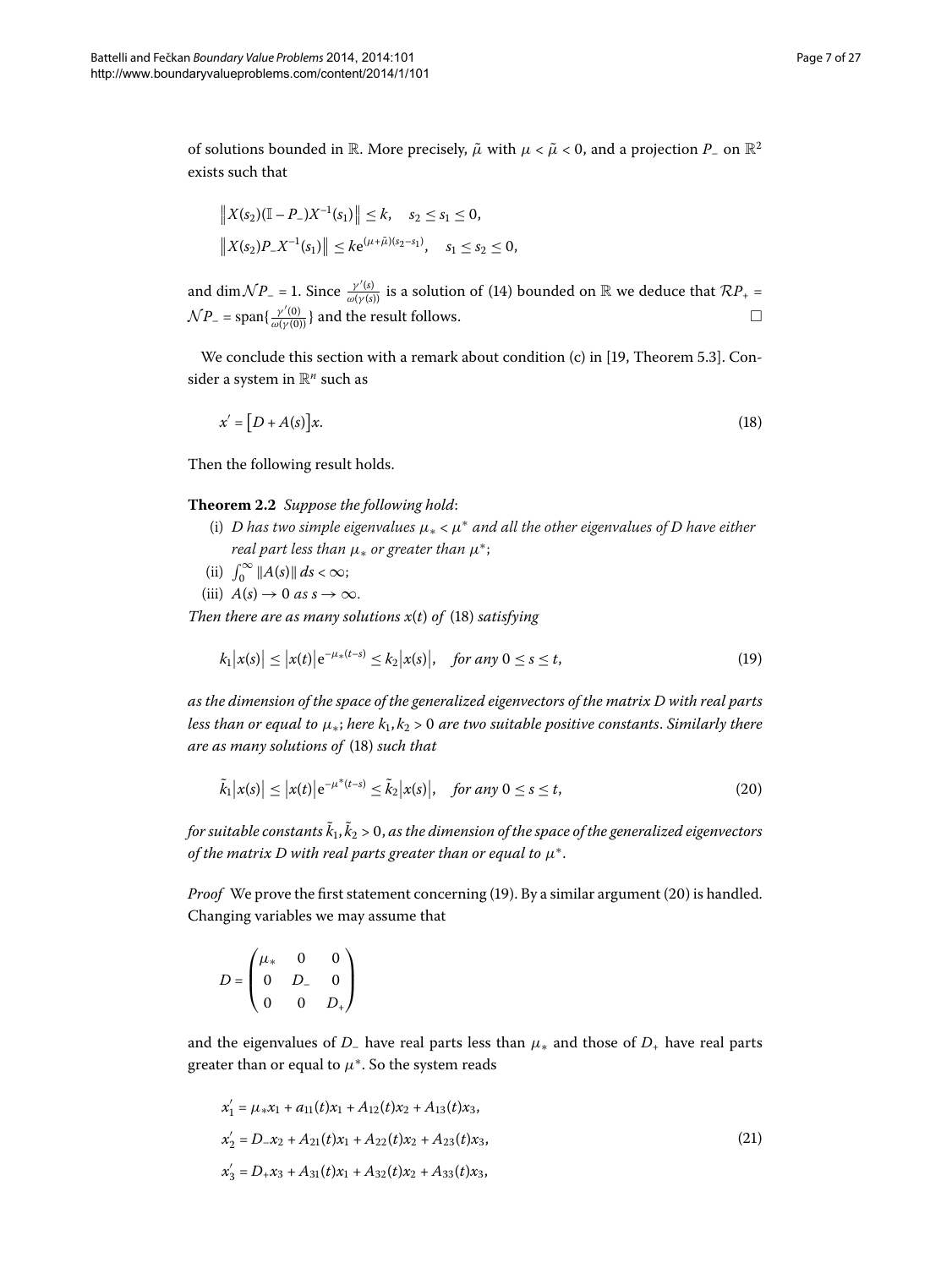where  $a_{11}(t) \in \mathbb{R}$  and  $A_{ij}(t)$  are matrices (or vectors) of suitable orders. Setting  $y_i(t) =$  $e^{-\mu_* t}x_i(t)$  we get

<span id="page-7-0"></span>
$$
y'_1 = a_{11}(t)y_1 + A_{12}(t)y_2 + A_{13}(t)y_3,
$$
  
\n
$$
y'_2 = (D_- - \mu_* \mathbb{I})y_2 + A_{21}(t)y_1 + A_{22}(t)y_2 + A_{23}(t)y_3,
$$
  
\n
$$
y'_3 = (D_+ - \mu_* \mathbb{I})y_3 + A_{31}(t)y_1 + A_{32}(t)y_2 + A_{33}(t)y_3.
$$
\n(22)

Now we observe that *y*[\(](#page-7-0)*t*) is a solution of (22) bounded at + $\infty$  if and only if *x*(*t*) is a solution of (21[\)](#page-6-3) which is bounded on  $\mathbb R$  when multiplied by  $e^{-\mu * t}$ . Moreover, since  $|a_{11}(t)|$ ,  $|A_{12}(t)|$ , and  $|A_{13}(t)|$  belong to  $L^1(\mathbb{R})$ , the limit  $\lim_{t\to+\infty} y_1(t)$  exists for any solution  $y(t)$  of (22) bounded on  $\mathbb{R}_+$ . So, let us fix  $t_0 > 0$  and take  $t \geq t_0$ . If  $y(t)$  $y(t)$  is a solution of (22) bounded at +∞ it must be, by the variation of constants formula,

<span id="page-7-1"></span>
$$
y_1(t) = y_1^{\infty} - \int_t^{\infty} (a_{11}(s)y_1(s) + A_{12}(s)y_2(s) + A_{13}(s)y_3(s)) ds,
$$
  
\n
$$
y_2(t) = e^{(D_- - \mu_* \mathbb{I})(t - t_0)} y_2^0
$$
  
\n
$$
+ \int_{t_0}^t e^{(D_- - \mu_* \mathbb{I})(t - s)} (A_{21}(s)y_1(s) + A_{22}(s)y_2(s) + A_{23}(s)y_3(s)) ds,
$$
  
\n
$$
y_3(t) = - \int_t^{\infty} e^{(D_+ - \mu_* \mathbb{I})(t - s)} (A_{31}(s)y_1(s) + A_{32}(s)y_2(s) + A_{33}(s)y_3(s)) ds,
$$
\n
$$
(23)
$$

where  $y_2^0 = y_2(t_0)$  and  $y_1^{\infty} = \lim_{t \to +\infty} y_1(t)$ . Note that since  $\sigma(D_- - \mu_* \mathbb{I}) \subset {\lambda \in \mathbb{C} \mid \Re \lambda < 0}$ and  $\sigma(D_+ - \mu_* \mathbb{I}) \subset {\lambda \in \mathbb{C} \mid \Re \lambda > 0}$  $\sigma(D_+ - \mu_* \mathbb{I}) \subset {\lambda \in \mathbb{C} \mid \Re \lambda > 0}$  $\sigma(D_+ - \mu_* \mathbb{I}) \subset {\lambda \in \mathbb{C} \mid \Re \lambda > 0}$  and  $a_{11}(t), A_{ij}(t)$  are bounded, we can interpret (22) as a fixed point theorem in the Banach space of bounded function on  $[t_0, +\infty]$ :

$$
B := \left\{ y(t) \in C^0\big( [t_0, \infty[ \big) \mid \sup |y(t)| < \infty \right\}
$$

with the obvious norm. Since  $a_{11}(t)$  $a_{11}(t)$ ,  $A_{ij}(t) \in L^1(\mathbb{R}_+)$  we see that the map (23) is a contraction on *B*, provided  $t_0$  is sufficiently large, and then, for any given  $(y_1^{\infty}, y_2^0)$ , it has a unique solution  $y(t, y_1^{\infty}, y_2^0) \in B$ . Note that *a priori*  $y(t, y_1^{\infty}, y_2^0)$  is defined only on  $[t_0, +\infty[$  but of course we can extend it to  $[0, +\infty[$  going backward with time. We now prove that positive constants  $0 < c_1 < c_2$  exist such that  $c_1 \le |y(t, y_0)| \le c_2$  fox any  $t \ge 0$ . Let  $t_0 < t_1 < t$ . We have

$$
y_2(t_1) = e^{(D_-\mu_*\mathbb{I})(t_1-t_0)} y_2^0
$$
  
+ 
$$
\int_{t_0}^{t_1} e^{(D_-\mu_*\mathbb{I})(t_1-s)} (A_{21}(s)y_1(s) + A_{22}(s)y_2(s) + A_{23}(s)y_3(s)) ds
$$

and then

$$
y_2(t) = e^{(D_- - \mu_* \mathbb{I})(t - t_0)} y_2^0 + \int_{t_0}^{t_1} e^{(D_- - \mu_* \mathbb{I})(t - s)} (A_{21}(s)y_1(s) + A_{22}(s)y_2(s) + A_{23}(s)y_3(s)) ds
$$
  
+ 
$$
\int_{t_1}^t e^{(D_- - \mu_* \mathbb{I})(t - s)} (A_{21}(s)y_1(s) + A_{22}(s)y_2(s) + A_{23}(s)y_3(s)) ds
$$
  
= 
$$
e^{(D_- - \mu_* \mathbb{I})(t - t_1)} y_2(t_1) + \int_{t_1}^t e^{(D_- - \mu_* \mathbb{I})(t - s)} (A_{21}(s)y_1(s) + A_{22}(s)y_2(s) + A_{23}(s)y_3(s)) ds.
$$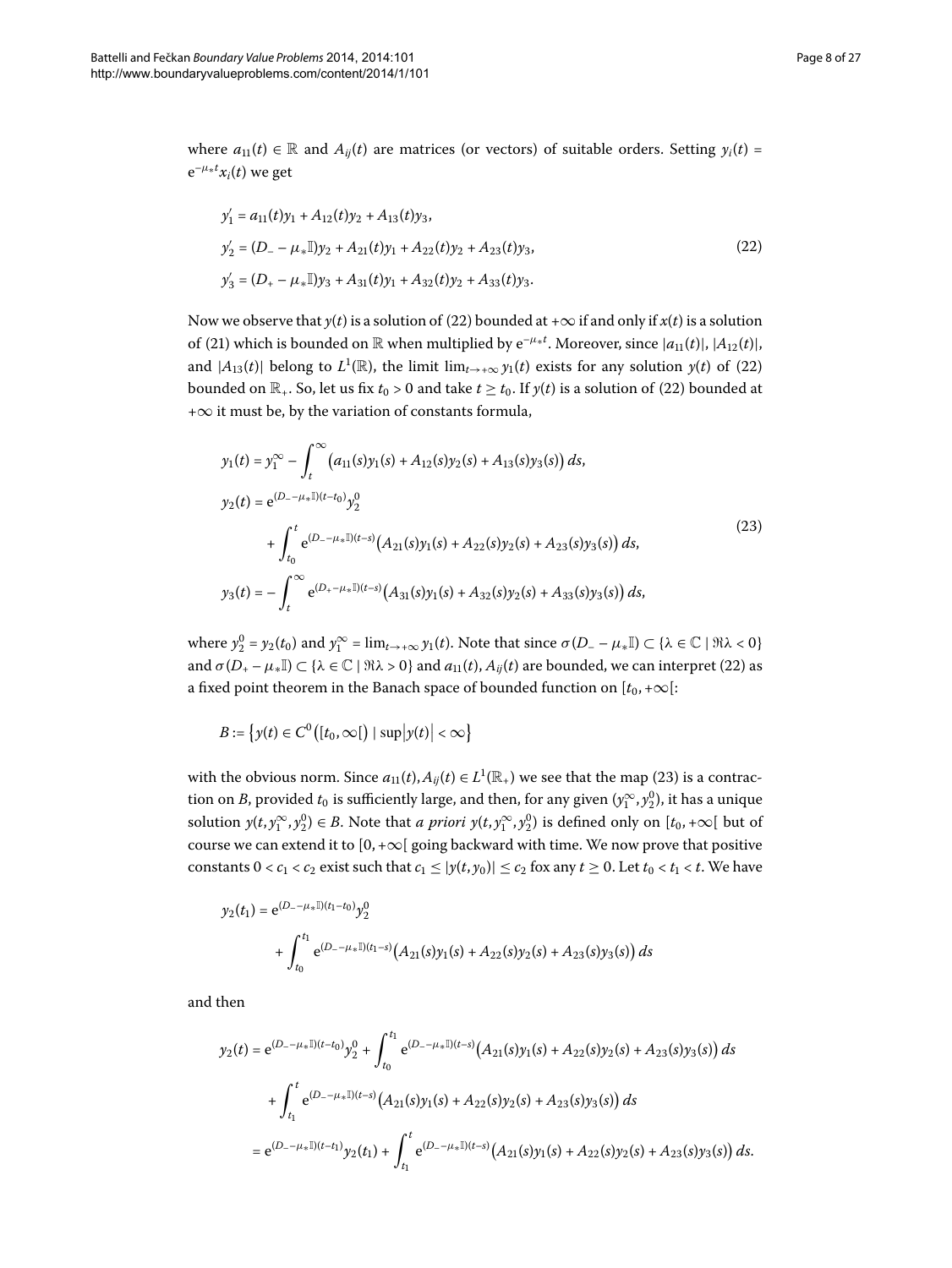So, for any *δ* > 0 let *t*<sub>1</sub> be such that  $\sup_{t\geq t_1} |A_{ij}(t)| \leq \delta$  and set  $\sup_{t\geq t_1} |y_j(t)| = \bar{y}_j$ . We have

$$
\bar{y}_2 = \sup_{t \ge t_1} |y_2(t)| \le k e^{\alpha(t-t_1)} \bar{y}_2 + \int_{t_1}^t k e^{\alpha(t-s)} \delta(\bar{y}_1 + \bar{y}_2 + \bar{y}_3) ds
$$
  

$$
\le k \left( \bar{y}_2 + \frac{\delta}{\alpha} (\bar{y}_1 + \bar{y}_2 + \bar{y}_3) \right) e^{\alpha(t-t_1)} + \frac{k \delta}{|\alpha|} (\bar{y}_1 + \bar{y}_2 + \bar{y}_3)
$$

with max $\{\Re \mu \mid \mu \in \sigma(D_-\{-\mu_*\mathbb{I})\}<\alpha<0$ . Taking the limit as  $t \to +\infty$  we get

$$
\bar{y}_2 \leq \frac{\delta}{|\alpha|} (\bar{y}_1 + \bar{y}_2 + \bar{y}_3).
$$

Since  $\delta \to 0$  as  $t_1 \to +\infty$ , from the above it follows that  $\lim_{t\to\infty} |y_2(t)| = 0$ . Similarly we get

$$
|y_3|\leq k\delta\beta^{-1}(\bar{y}_1+\bar{y}_2+\bar{y}_3),
$$

where  $0 < \beta < \min{\{\Re \mu \mid \mu \in \sigma(D_{+} - \mu_{*}\mathbb{I})\}}$  and then  $\lim_{t \to \infty} |y_{3}(t)| = 0$ . As a consequence we obtain  $\lim_{t\to\infty} |y(t)| - |y_1(t)| = 0$  and then

$$
\lim_{t\to\infty}\big|y(t)\big|=\big|y_1^{\infty}\big|.
$$

So, provided we take  $y_1^{\infty} \neq 0$  we see that eventually (*i.e.* for  $t \geq \overline{t}$ , for some  $\overline{t} > 0$ )

$$
\frac{|y_1^{\infty}|}{2} \le |y(t)| \le \frac{3}{2}|y_1^{\infty}|
$$

and the existence of  $c_1$ ,  $c_2 > 0$  such that

$$
c_1\leq\big|y(t)\big|\leq c_2
$$

for all  $t \geq 0$  follows from the fact that  $|y(t)|$  cannot vanish in any bounded interval. Finally since  $|x(t)| = |y(t)|e^{\mu * t}$  we get, for  $0 \le s \le t$ ,

$$
\frac{|x(t)|}{|x(s)|} = \frac{|y(t)|}{|y(s)|} e^{\mu_*(t-s)} \quad \Rightarrow \quad \frac{c_1}{c_2} e^{\mu_*(t-s)} \le \frac{|x(t)|}{|x(s)|} \le \frac{c_2}{c_1} e^{\mu_*(t-s)}
$$

*i.e.*

$$
\frac{c_1}{c_2}|x(s)| \le |x(t)|e^{-\mu_*(t-s)} \le \frac{c_2}{c_1}|x(s)|.
$$

The proof is complete.

**Remark 2[.](#page-6-4)3** (i[\)](#page-6-1) It follows from the proof of Theorem 2.2 that inequalities of (19) also hold replacing (i) with the weaker assumption that  $\mu_*$  is a simple eigenvalue of *D* and all the others either have real parts less than  $\mu_*$  or  $\geq \mu^*$  *(i.e.* we do not need that  $\mu^*$  is simple). Similarly inequalities of (20) hold if  $\mu^*$  is a simple eigenvalue of *D* and all the others either have real parts greater than  $\mu^*$  or  $\leq \mu_*$  (*i.e.* we do not need that  $\mu_*$  is simple).

(ii) Note that a result related to Theorem 2[.](#page-6-4)2 has been proved in  $[26]$ .

 $\Box$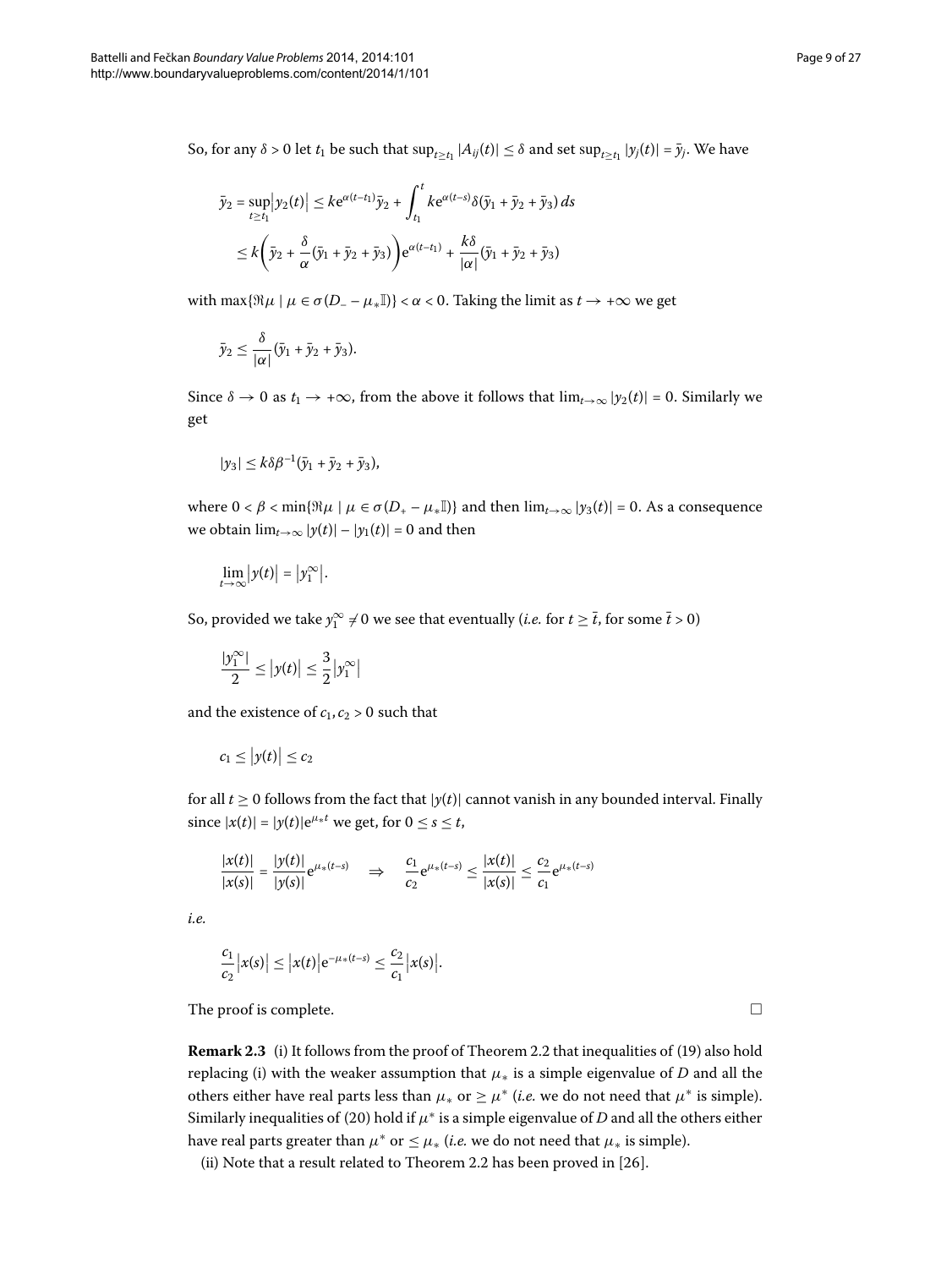## <span id="page-9-0"></span>**3 Solutions asymptotic to the fixed point**

It follows from [\(](#page-4-3)11)-(12) that  $\gamma(s) - x_0 = O(e^{\mu + s})$  as  $s \to \pm \infty$  then, since  $\gamma'(s) = F(\gamma(s)) =$  $O(\gamma(s) - x_0)$  $O(\gamma(s) - x_0)$  $O(\gamma(s) - x_0)$  we obtain  $\gamma'(s) = O(e^{\mu + s})$ . Furthermore, from (13) we also get:

$$
\omega(\gamma(s)) = O(\gamma'(s)) = O(e^{\mu + s}).
$$

As a consequence

$$
T_{\pm}:=\int_0^{\pm\infty}\omega(\gamma(\tau))\,d\tau<\infty.
$$

Since  $\omega(\gamma(s)) > 0$  it follows that  $\theta : \mathbb{R} \to ]T_-, T_+[$  is a strictly increasing diffeomorphism [\(](#page-2-2)see (15) for the definition of  $\theta(s)$ ). Then  $x_h(t) := \gamma(\theta^{-1}(t))$  satisfies (8) on the interval ]*T*–,*T*+[ and

$$
\lim_{t\to T_\pm}x_h(t)=x_0.
$$

Moreover (see (13[\)](#page-4-4))

$$
\lim_{t\to t_{\pm}}x'_{h}(t)=\lim_{t\to t_{\pm}}\frac{F(x_{h}(t))}{\omega(x_{h}(t))}=\lim_{s\to\pm\infty}\frac{F(\gamma(s))}{\omega(\gamma(s))}=\mu_{\mp}\frac{\gamma_{\pm}}{\omega'(x_{0})\gamma_{\pm}}\neq 0.
$$

Hence  $x_0$  is not an *I*-point of (8[\)](#page-2-2). In this paper we want to look for solutions of the coupled equation (7[\)](#page-2-0) that belong to a neighborhood of  $\{(x_h(t), x_h(t)) | T = < t < T_+\}$ , they are defined in the interval  $]T_{-} + \alpha, T_{+} + \alpha[$ , for some  $\alpha = \alpha(\varepsilon)$ , and tend to  $(x_0, x_0)$  at the same rate as  $(x_h(t), x_h(t))$ . To this end we first perform a change of the time variable as follows. Set

<span id="page-9-1"></span>
$$
t = \alpha + \theta(s) \in ]T_- + \alpha, T_+ + \alpha[
$$

and plug  $z_i(s) = x_i(\alpha + \theta(s))$  $z_i(s) = x_i(\alpha + \theta(s))$  $z_i(s) = x_i(\alpha + \theta(s))$  in (7). We get

<span id="page-9-4"></span>
$$
\omega(z_j)z'_j = \omega(\gamma(s))\bigl(F(z_j) + \varepsilon G_j(z_1, z_2, \alpha + \theta(s), \varepsilon, \kappa)\bigr), \quad j = 1, 2. \tag{24}
$$

Since we are looking for solutions of [\(](#page-2-0)7) tending to  $(x_0, x_0)$  at the same rate as  $\gamma(s)$ , in (24) we make the change of variables

<span id="page-9-2"></span>
$$
z_j(s) = \gamma(s) + \varphi(s)y_j(s) = x_0 + \varphi(s)\big(\eta(s) + y_j(s)\big), \quad j = 1, 2,
$$
\n(25)

where  $\eta(s)$  is the bounded function  $\frac{\gamma(s)-x_0}{\varphi(s)}$ . Since

<span id="page-9-3"></span>
$$
\omega(x_0 + \varphi(s)(\eta(s) + y))
$$
  
\n
$$
\geq \langle \nabla \omega(x_0), \varphi(s)(\eta(s) + y) \rangle - K_1 |\varphi(s)(\eta(s) + y)|^2
$$
  
\n
$$
= \varphi(s) [\langle \nabla \omega(x_0), \eta(s) + y \rangle - K_1 \varphi(s) |\eta(s) + y|^2]
$$
\n(26)

for a suitable constant  $K_1 > 0$  and any  $s \in \mathbb{R}$ ,  $|y| \leq 1$  we get, using (C3), (26):

$$
\omega(x_0 + \varphi(s)(\eta(s) + y)) \ge \frac{1}{2}\varphi(s)\langle \nabla \omega(x_0), \gamma_{\pm} \rangle > 0
$$
\n(27)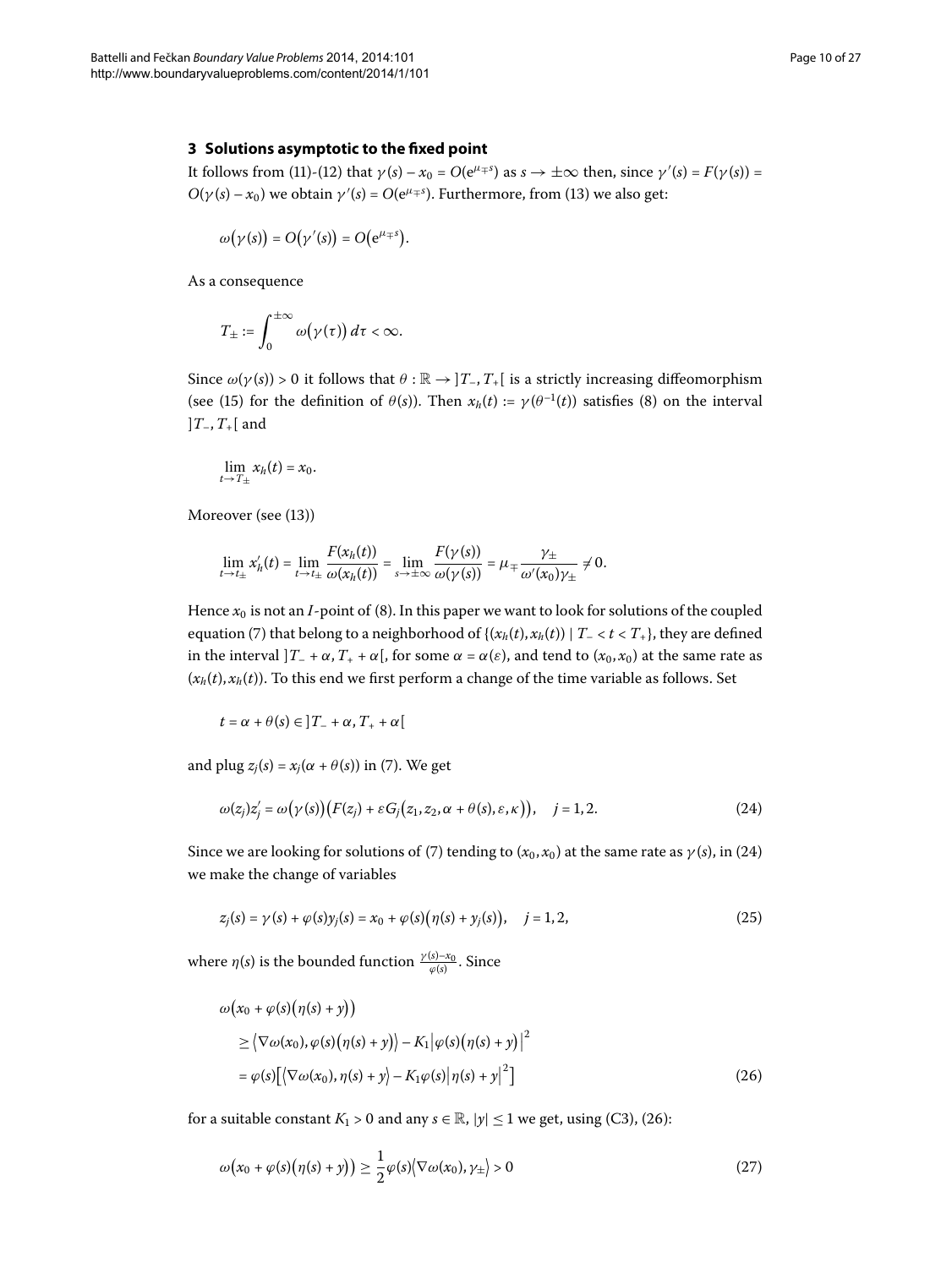for  $|s| > 0$  large and  $|y| < \delta$  sufficiently small. Then [\(](#page-9-3)27) and  $\omega(\gamma(t)) > 0$  imply the existence of  $M > 0$  and  $\delta > 0$  so that

<span id="page-10-0"></span>
$$
\omega(x_0+\varphi(s)(\eta(s)+y))\geq M\varphi(s)
$$

for any  $s \in \mathbb{R}$  and  $|y| \leq \delta$ . Now plugging [\(](#page-9-4)25) into (24) we derive the equations

$$
y'_{j} = \frac{\omega(\gamma(s))}{\varphi(s)\omega(\gamma(s) + \varphi(s)y_{j})} F(\gamma(s) + \varphi(s)y_{j}) - \frac{F(\gamma(s))}{\varphi(s)} - \frac{\varphi'(s)}{\varphi(s)}y_{j}
$$
  
+  $\varepsilon \frac{\omega(\gamma(s))}{\varphi(s)\omega(\gamma(s) + \varphi(s)y_{j})} G_{j}(\gamma(s) + \varphi(s)y_{1}, \gamma(s) + \varphi(s)y_{2}, \theta(s) + \alpha, \varepsilon, \kappa),$   
 $j = 1, 2.$  (28)

From [\(](#page-4-2)11) it follows that

$$
\frac{\varphi'(s)}{\varphi(s)} = \frac{\mu_- e^{-\mu_-(s)} + \mu_+ e^{-\mu_+(s)}}{e^{-\mu_-(s)} + e^{-\mu_+(s)}} \to \mu_{\mp} \quad \text{as } s \to \pm \infty.
$$

Next we note that from  $G_j(x_0, x_0, t, \varepsilon, \kappa) = 0$  it follows that the quantities

<span id="page-10-3"></span>
$$
G_j(\gamma(s) + \varphi(s)y_1, \gamma(s) + \varphi(s)y_2, \alpha + \theta(s), \varepsilon, \kappa)
$$
  

$$
\varphi(s)
$$
  

$$
= \frac{G_j(x_0 + \varphi(s)(\eta(s) + y_1), x_0 + \varphi(s)(\eta(s) + y_2), \alpha + \theta(s), \varepsilon, \kappa)}{\varphi(s)}, \quad j = 1, 2
$$

are bounded uniformly in  $s \in \mathbb{R}$  and  $\kappa \in \mathbb{R}^m$ ,  $y_1, y_2, \varepsilon$  bounded.

The linearization of (28) at  $y = 0$ ,  $\varepsilon = 0$  is

<span id="page-10-1"></span>
$$
y'_{j} = \left[ F'(\gamma(s)) - \frac{F(\gamma(s))\omega'(\gamma(s))}{\omega(\gamma(s))} - \frac{\varphi'(s)}{\varphi(s)} \mathbb{I} \right] y_{j}, \quad j = 1, 2.
$$
 (29)

Taking the limit as  $s \rightarrow +\infty$  we get the systems

<span id="page-10-2"></span>
$$
y'_{j} = \left[ F'(x_{0}) - \frac{\mu_{-} \gamma_{+}}{\omega'(x_{0}) \gamma_{+}} \omega'(x_{0}) - \mu_{-} \mathbb{I} \right] y_{j}, \quad j = 1, 2.
$$
 (30)

Similarly taking the limit as  $s\to -\infty$  we get the systems

<span id="page-10-4"></span>
$$
y'_{j} = \left[ F'(x_{0}) - \frac{\mu_{+} \gamma_{-}}{\omega'(x_{0}) \gamma_{-}} \omega'(x_{0}) - \mu_{+} \mathbb{I} \right] y_{j}, \quad j = 1, 2.
$$
 (31)

From the proof of Lemma 2[.](#page-5-1)1 (see also  $[1,$  $[1,$  Lemma 3.1]) we know that  $(30)$  has the positive simple eigenvalues  $\mu_+ - \mu_-$  and  $-\mu_-$ , and (31[\)](#page-10-2) has the negative simple eigenvalues  $\mu_- - \mu_+$ and  $-\mu_{+}$ . From the roughness of exponential dichotomies it follows that both equations in (29) have an exponential dichotomy on both  $\mathbb{R}_+$  and  $\mathbb{R}_-$  with projections, resp.  $P_+ = 0$ and  $P_$  =  $\mathbb{I}$ . Hence (see also [19[\]](#page-26-7)) all solutions of the system

$$
y' = -\left[F'(\gamma(s))^* - \frac{\omega'(\gamma(s))^* F(\gamma(s))^*}{\omega(\gamma(s))} - \frac{\varphi'(s)}{\varphi(s)}\right]y,\tag{32}
$$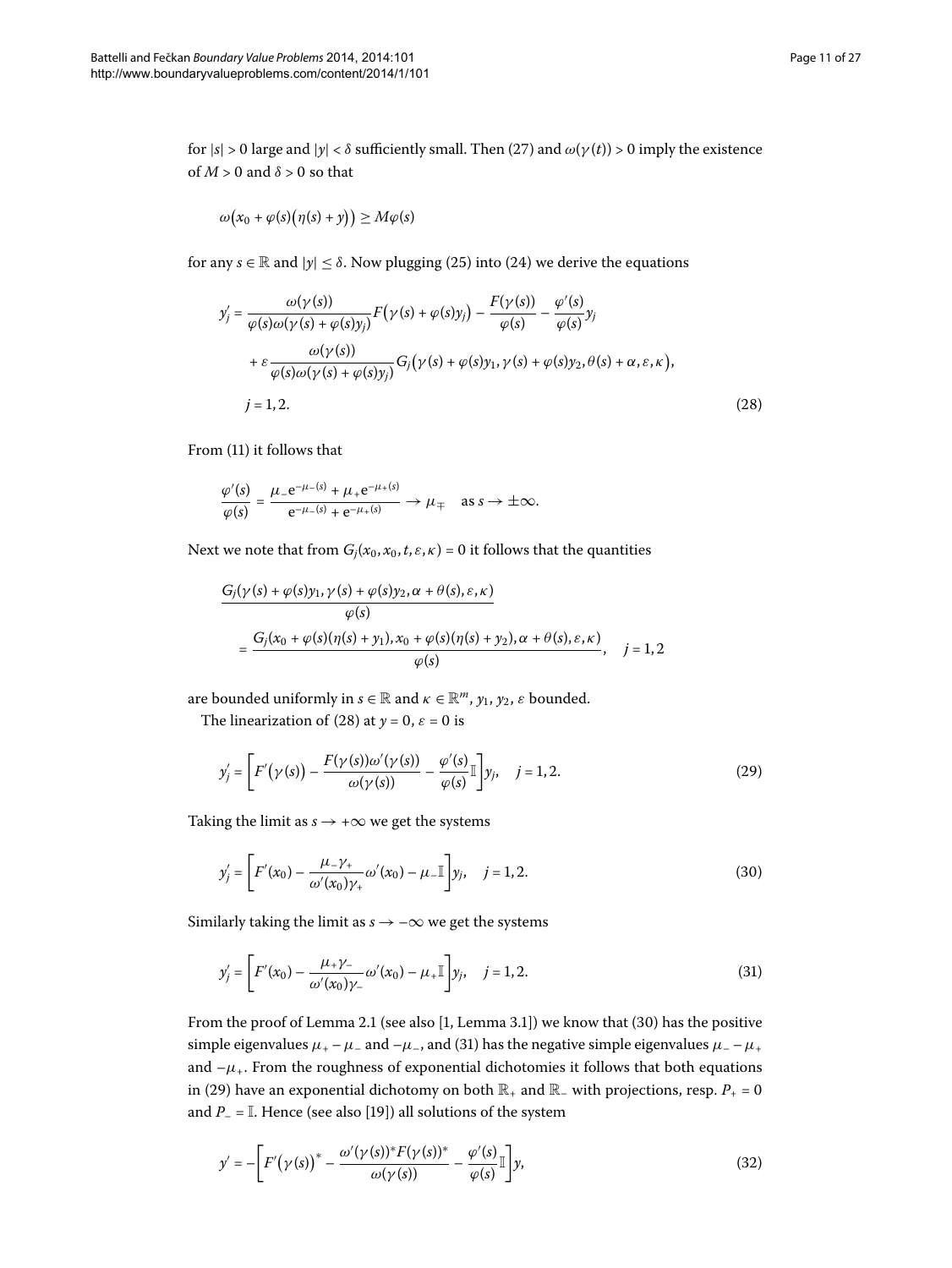<span id="page-11-0"></span>adjoint to (29[\)](#page-10-3), are bounded as  $|s| \to \infty$ . We let  $\psi_1(s)$  and  $\psi_2(s)$  be any two linearly inde-pendent solutions of (32[\)](#page-10-4).

## **4 Melnikov function and the original equation**

In this section we will give a condition for solving [\(](#page-10-0)28) for  $y_1(t)$ ,  $y_2(t)$  near the solution  $y_1(t) = y_2(t) = 0$  of the same equation with  $\varepsilon = 0$ . Writing

<span id="page-11-5"></span><span id="page-11-4"></span>
$$
\mathcal{F}(y) := y' - \frac{\omega(\gamma(s))}{\varphi(s)\omega(\gamma(s) + \varphi(s)y)} F(\gamma(s) + \varphi(s)y) + \frac{F(\gamma(s))}{\varphi(s)} + \frac{\varphi'(s)}{\varphi(s)}y \tag{33}
$$

and

<span id="page-11-2"></span>
$$
H_j(y_1, y_2, \eta, \varepsilon) := -\frac{\omega(\gamma(s))}{\varphi(s)\omega(\gamma(s) + \varphi(s)y_j)} \times G_j(\gamma(s) + \varphi(s)y_1, \gamma(s) + \varphi(s)y_2, \theta(s) + \alpha, \varepsilon, \kappa), \quad j = 1, 2,
$$
 (34)

we look for solutions  $y_1(t)$ ,  $y_2(t)$ :  $\mathbb{R} \to \mathbb{R}^2$  of

<span id="page-11-1"></span>
$$
\mathcal{F}(y_1) + \varepsilon H_1(y_1, y_2, \eta, \varepsilon) = 0,
$$
  
\n
$$
\mathcal{F}(y_2) + \varepsilon H_2(y_1, y_2, \eta, \varepsilon) = 0
$$
\n(35)

in the Banach space of  $C^1$ -functions on  $\mathbb R$ , bounded together with their derivatives and with small norms. We observe that  $\mathcal{F}(0) = 0$  and equation  $\mathcal{F}'(0)y = 0$  reads

<span id="page-11-3"></span>
$$
y' = \left[ F'(\gamma(s)) - \frac{F(\gamma(s))\omega'(\gamma(s))}{\omega(\gamma(s))} - \frac{\varphi'(s)}{\varphi(s)} \right] y.
$$
\n(36)

In Section 3 (see also  $[1, 19]$  $[1, 19]$  $[1, 19]$ ) we have seen that  $(36)$  has an exponential dichotomy on both  $\mathbb{R}_+$  and  $\mathbb{R}_+$  with projections  $P_+ = \mathbb{I} - P_- = 0$ . So the only bounded solution  $y(t)$  of  $\mathcal{F}'(0)y = 0$ is  $y(t) = 0$ . In other words  $\mathcal{NF}'(0) = \{0\}$ . So we are lead to prove the following.

**Theorem 4.1** Let *Y*, *X* be Banach spaces,  $\varepsilon \in \mathbb{R}$  be a small parameter and  $\eta \in \mathbb{R}^{2d}$ . Let  $\mathcal{F}: Y \to X$ ,  $H_{1,2}: Y \times Y \times \mathbb{R}^{2d+1} \to X$ ,  $(y_1, y_2, \eta, \varepsilon) \mapsto H_{1,2}(y_1, y_2, \eta, \varepsilon)$  *be*  $C^2$ -functions such *that*

\n- (a) 
$$
\mathcal{F}(0) = 0
$$
;
\n- (b)  $\mathcal{NF}'(0) = \{0\}$ ;
\n- (c) there exist  $\psi_1, \ldots, \psi_d \in X^*$  such that  $\mathcal{RF}'(0) = \{\psi_1, \ldots, \psi_d\}^\circ$ . Set  $\mathcal{M}: \mathbb{R}^{2d} \to \mathbb{R}^{2d}$  by
\n

<span id="page-11-6"></span>
$$
\mathcal{M}(\eta) := \begin{pmatrix} \psi_1 H_1(0, 0, 0, \eta, 0) \\ \vdots \\ \psi_d H_1(0, 0, 0, \eta, 0) \\ \psi_1 H_2(0, 0, 0, \eta, 0) \\ \vdots \\ \psi_d H_2(0, 0, 0, \eta, 0) \end{pmatrix}
$$
(37)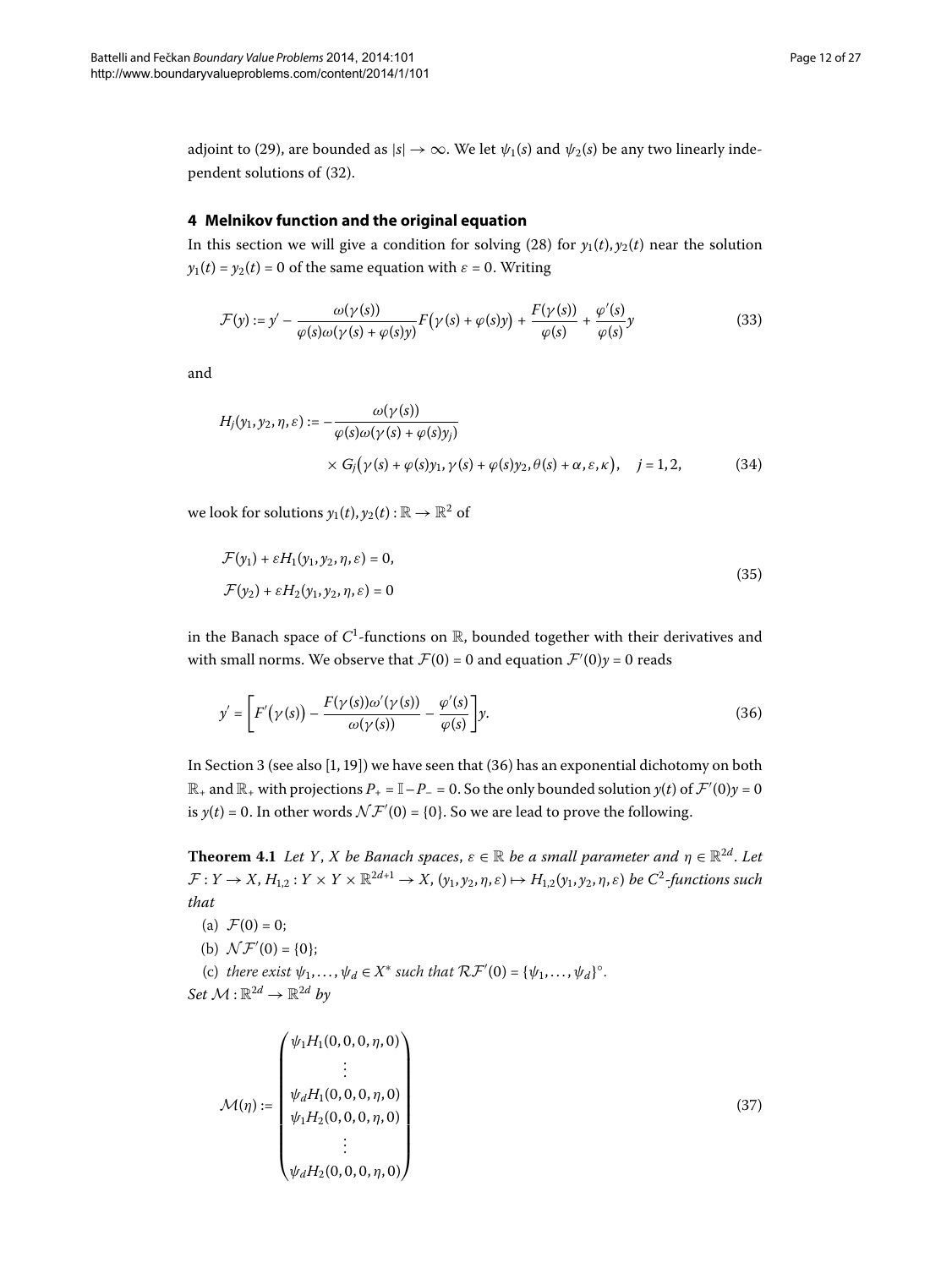$a$ nd suppose there exists  $\bar{\eta}\in\mathbb{R}^{2d}$  such that  $\mathcal{M}(\bar{\eta})$  = 0 and the derivative  $\mathcal{M}'(\bar{\eta})$  is invertible. *Then there exist r* > 0 *and unique*  $C^1$ -function  $\eta = \eta(\varepsilon)$ , *defined in a neighborhood of*  $\varepsilon$  =  $0 \in \mathbb{R}$  *such that* 

<span id="page-12-3"></span>
$$
\lim_{\varepsilon \to 0} \eta(\varepsilon) = \bar{\eta}
$$
\n(38)

*and for*  $\eta = \eta(\varepsilon)$  $\eta = \eta(\varepsilon)$ ,  $\varepsilon \neq 0$ , (35) has a unique solution  $(y_1(\varepsilon), y_2(\varepsilon)) \in Y \times Y$  satisfying

<span id="page-12-4"></span>
$$
\left\|\big(\mathbf{y}_1(\varepsilon),\mathbf{y}_2(\varepsilon)\big)\right\| \leq r.
$$

*Moreover,*  $y_i(\varepsilon) = \varepsilon \widetilde{y}_i(\varepsilon)$  *for*  $C^0$ *-functions*  $\widetilde{y}_i(\varepsilon) \in Y$  *and we have* 

$$
\mathcal{F}'(0)\tilde{\mathbf{y}}_j(0) + H_j(0,0,0,\bar{\eta},0) = 0, \quad j = 1,2. \tag{39}
$$

*Proof* We look for solutions  $(y_1, y_2, \eta)$  $(y_1, y_2, \eta)$  of (35) that are close to  $(y_1, y_2, \eta) = (0, 0, \overline{\eta})$ . Let  $P: X \to X$  be the projection such that  $\mathcal{R}P = \mathcal{R} \mathcal{F}'(0)$ . Note codim  $\mathcal{R} \mathcal{F}'(0) = d$ . From the implicit function theorem, we solve the projected equations

$$
P\mathcal{F}(y_1) + \varepsilon PH_1(y_1, y_2, \eta, \varepsilon) = 0,
$$
  

$$
P\mathcal{F}(y_2) + \varepsilon PH_2(y_1, y_2, \eta, \varepsilon) = 0
$$

for unique  $y_{1,2} = Y_{1,2}(\eta, \varepsilon) \in Y$  such that

<span id="page-12-0"></span>
$$
Y_{1,2}(\eta,0)=0,
$$

provided  $|\varepsilon| \leq \varepsilon_0$  is sufficiently small and  $\eta$  in a fixed closed ball  $\Xi \subset \mathbb{R}^{2d}$  with  $\bar{\eta} \in \mathcal{E}$ . Note that *Y*<sub>1,2</sub> are *C*<sup>2</sup>-smooth. Setting *Q* =  $\mathbb{I}$  – *P*, we need to solve the bifurcation equations:

<span id="page-12-1"></span>
$$
Q\mathcal{F}\big(Y_j(\eta,\varepsilon)\big)+\varepsilon QH_j\big(Y_1(\eta,\varepsilon),Y_2(\eta,\varepsilon),\eta,\varepsilon\big)=0,\quad j=1,2.
$$
 (40)

Observe that

<span id="page-12-2"></span>
$$
Qx = 0 \quad \Leftrightarrow \quad x \in \mathcal{RP} = \mathcal{RF}'(0) \quad \Leftrightarrow \quad \psi_i x = 0 \quad \text{for all } i = 1, \dots, d. \tag{41}
$$

Then  $Q\mathcal{F}'(0) = 0$  and so

$$
Q\mathcal{F}\big(Y_j(\eta,\varepsilon)\big)=O_j(\varepsilon^2),\quad j=1,2,
$$

uniformly with respect to  $\eta$ . We conclude that (40) can be written as

$$
\varepsilon QH_j(0,0,\eta,0) = -QR_j(\eta,\varepsilon), \quad j = 1,2,
$$
\n
$$
(42)
$$

where

$$
R_j(\eta,\varepsilon):=\mathcal{F}\big(Y_j(\eta,\varepsilon)\big)+\varepsilon\big[H_j\big(Y_1(\eta,\varepsilon),Y_2(\eta,\varepsilon),\eta,\varepsilon\big)-H_j(0,0,\eta,0)\big].
$$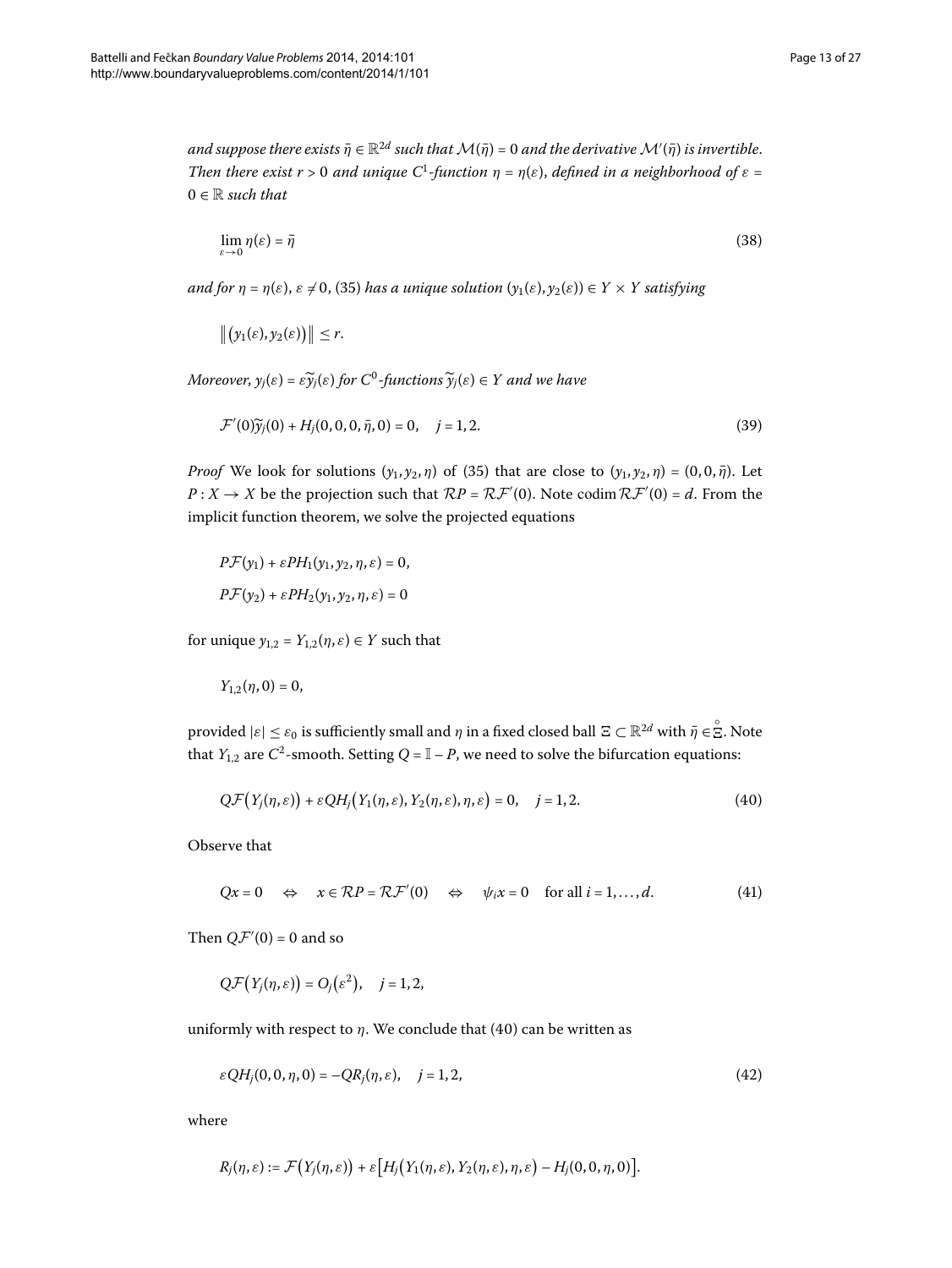Note that  $R_i(\eta, \varepsilon)$  are  $C^2$ -functions of  $(\eta, \varepsilon)$  and that  $\varepsilon^{-1}R_i(\eta, \varepsilon) = O(\varepsilon)$  uniformly with respect to *η*, so

<span id="page-13-0"></span>
$$
\widetilde{R}_j(\eta,\varepsilon):=\begin{cases}-\varepsilon^{-1}R_j(\eta,\varepsilon),&\text{if } \varepsilon\neq 0,\\ 0,&\text{if } \varepsilon=0\end{cases}
$$

is  $C^1$  in  $(\eta, \varepsilon)$ . By (41), system (42) is equivalent to

$$
\mathcal{M}(\eta) = \begin{pmatrix} \psi_i \widetilde{R}_1(\eta, \varepsilon) \\ \psi_i \widetilde{R}_2(\eta, \varepsilon) \end{pmatrix}_{i=1,\dots,d} = O(\varepsilon). \tag{43}
$$

Because of the assumptions we can apply the implicit function theorem to  $(43)$  to obtain a C<sup>1</sup>-function  $\eta(\varepsilon)$  defined in a neighborhood of  $\varepsilon$  = 0 satisfying (43) and such that (38) holds. Setting

$$
y_j(\varepsilon) := Y_j(\eta(\varepsilon), \varepsilon), \quad j = 1, 2
$$

we see that  $y_1(\varepsilon)$  $y_1(\varepsilon)$ ,  $y_2(\varepsilon)$  are bounded  $C^1$ -solutions of (35) with  $\eta = \eta(\varepsilon)$  such that  $y_1(0) = 0$ ,  $y_2(0) = 0$ . Then we can write  $y_1(\varepsilon) = \varepsilon \widetilde{y}_1(\varepsilon)$ ,  $y_2(\varepsilon) = \varepsilon \widetilde{y}_2(\varepsilon)$  for continuous  $\widetilde{y}_1(\varepsilon), \widetilde{y}_2(\varepsilon) \in Y$ where

<span id="page-13-2"></span>
$$
\mathcal{F}\big(\widetilde{\varepsilon}\widetilde{y}_j(\varepsilon)\big)+\varepsilon H_j\big(\widetilde{\varepsilon}\widetilde{y}_1(\varepsilon),\widetilde{\varepsilon}\widetilde{y}_2(\varepsilon),\eta(\varepsilon),\varepsilon\big)=0,\quad j=1,2.
$$

Clearly [\(](#page-12-4)39) follows differentiating the above equality at  $\varepsilon$  = 0. The proof is complete.  $\Box$ 

**Remark 4.2** Note that, because of  $\mathcal{M}(\bar{\eta}) = 0$  $\mathcal{M}(\bar{\eta}) = 0$  $\mathcal{M}(\bar{\eta}) = 0$ , (39) is equivalent to

$$
P\mathcal{F}'(0)\widetilde{\mathbf{y}}_j(0) + H_j(0,0,0,\bar{\eta},0) = 0, \quad j = 1,2,
$$

which has the unique solution

$$
\widetilde{y}_j(0) = -[P\mathcal{F}'(0)]^{-1}H_j(0,0,0,\bar{\eta},0), \quad j=1,2.
$$
\n(44)

Now we apply Theorem 4[.](#page-11-3)1 to (28[\)](#page-11-4) with  $\mathcal{F}(y)$ ,  $H_1(y_1, y_2, \eta, \varepsilon)$ ,  $H_2(y_1, y_2, \eta, \varepsilon)$  as in (33),  $(34)$  and

$$
Y = C^1_b(\mathbb{R}, \mathbb{R}^2), \qquad X = C^0_b(\mathbb{R}, \mathbb{R}^2), \qquad \eta = (\alpha, \kappa) \in \mathbb{R} \times \mathbb{R}^m,
$$

where  $C_b^k(\mathbb R,\mathbb R^2)$  is the Banach space of  $C^k$ -functions bounded together with their derivatives with the usual sup-norm.

We already observed that  $\mathcal{F}(0) = 0$  and  $\mathcal{NF}'(0) = 0$ . Moreover,

<span id="page-13-1"></span>
$$
\mathcal{RF}'(0) = \left\{ x = (x_1, x_2) \in X \; \Big| \; \int_{-\infty}^{\infty} \psi_i^*(s) x_i(s) \, ds = 0, i = 1, 2 \right\},\
$$

where  $\psi_i(s)$  have been defined in the previous Section 3. So  $d = 2$  and  $m = 3$ . We recall, from [\[](#page-26-7)19], that  $\psi_j(s) = \varphi(s)v_j(\theta(s))$  $\psi_j(s) = \varphi(s)v_j(\theta(s))$  $\psi_j(s) = \varphi(s)v_j(\theta(s))$  where  $v_j(t)$  are solutions of the adjoint equation of (16):

$$
\omega(x_h(t))v' = \frac{\omega'(x_h(t))^*}{\omega(x_h(t))}F(x_h(t))^*v - F'(x_h(t))^*v, \quad t \in ]T_-, T_+[,
$$
\n(45)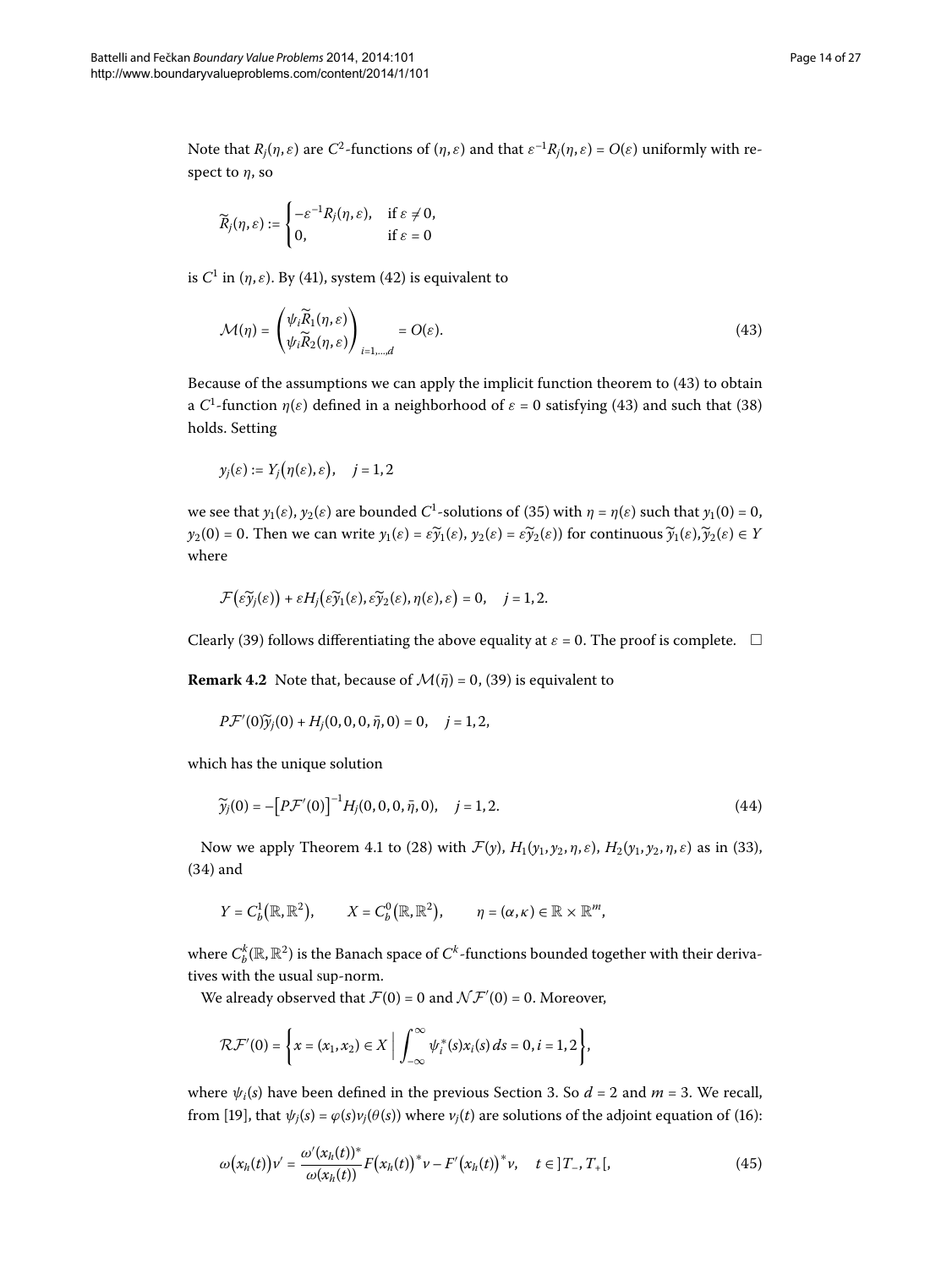and  $v_j(0) = \mathcal{R}P_{-}^* \cap \mathcal{NP}_{+}^*$  $v_j(0) = \mathcal{R}P_{-}^* \cap \mathcal{NP}_{+}^*$  $v_j(0) = \mathcal{R}P_{-}^* \cap \mathcal{NP}_{+}^*$ . Hence (37) reads

<span id="page-14-0"></span>
$$
\mathcal{M}(\alpha,\kappa)=\begin{pmatrix} \int_{-\infty}^{\infty}\frac{\psi_1^*(s)}{\varphi(s)}G_1(\gamma(s),\gamma(s),\alpha+\theta(s),0,\kappa)\,ds\\ \int_{-\infty}^{\infty}\frac{\psi_2^*(s)}{\varphi(s)}G_1(\gamma(s),\gamma(s),\alpha+\theta(s),0,\kappa)\,ds\\ \int_{-\infty}^{\infty}\frac{\psi_1^*(s)}{\varphi(s)}G_2(\gamma(s),\gamma(s),\alpha+\theta(s),0,\kappa)\,ds\\ \int_{-\infty}^{\infty}\frac{\psi_2^*(s)}{\varphi(s)}G_2(\gamma(s),\gamma(s),\alpha+\theta(s),0,\kappa)\,ds \end{pmatrix}
$$

or passing to time  $t = \theta(s)$ :

<span id="page-14-4"></span><span id="page-14-2"></span>
$$
\mathcal{M}(\alpha,\kappa) = \begin{pmatrix} \int_{T_-}^{T_+} v_1^*(t) \frac{G_1(x_h(t), x_h(t), t + \alpha, 0, \kappa)}{\omega(x_h(t))} dt \\ \int_{T_-}^{T_+} v_2^*(t) \frac{G_1(x_h(t), x_h(t), t + \alpha, 0, \kappa)}{\omega(x_h(t))} dt \\ \int_{T_-}^{T_+} v_1^*(t) \frac{G_2(x_h(t), x_h(t), t + \alpha, 0, \kappa)}{\omega(x_h(t))} dt \\ \int_{T_-}^{T_+} v_2^*(t) \frac{G_2(x_h(t), x_h(t), t + \alpha, 0, \kappa)}{\omega(x_h(t))} dt \end{pmatrix} .
$$
(46)

A direct application of Theorem 4[.](#page-11-3)1 gives the following.

**Theorem 4.3** Let  $m = 3$  and  $\mathcal{M}(\alpha, \kappa)$  $\mathcal{M}(\alpha, \kappa)$  be given as in (46) where  $v_1(t)$ ,  $v_2(t)$  are two inde*pendent bounded solutions* (*on* <sup>R</sup>) *of the adjoint equation* [\(\)](#page-13-1). *Suppose that <sup>α</sup>*¯ *and <sup>κ</sup>*¯ *exist so that*

<span id="page-14-1"></span>
$$
\mathcal{M}(\bar{\alpha}, \bar{\kappa}) = 0 \quad and \quad \frac{\partial \mathcal{M}}{\partial(\alpha, \kappa)}(\bar{\alpha}, \bar{\kappa}) \in GL(4, \mathbb{R}). \tag{47}
$$

*Then there exist*  $\bar{\varepsilon} > 0$ ,  $\rho > 0$ , *unique*  $C^1$ -functions  $\alpha(\varepsilon)$  *and*  $\kappa(\varepsilon)$  *with*  $\alpha(0) = \bar{\alpha}$  *and*  $\kappa(0) = \bar{\kappa}$ , *defined for*  $|\varepsilon| < \overline{\varepsilon}$ , *and a unique solution*  $(z_1(s, \varepsilon), z_2(s, \varepsilon))$  *of* (24) *with*  $\alpha = \alpha(\varepsilon)$ ,  $\kappa = \kappa(\varepsilon)$ ,  $0 < |\varepsilon| < \bar{\varepsilon}$ , *such that* 

$$
\sup_{s \in \mathbb{R}} \left| z_j(s, \varepsilon) - \gamma(s) \right| \varphi(s)^{-1} < \rho, \quad j = 1, 2. \tag{48}
$$

*Moreover*,

$$
\sup_{s\in\mathbb{R}}\Big|z_j(s,\varepsilon)-\gamma(s)\Big|\varphi(s)^{-1}=O(\varepsilon),\quad j=1,2.
$$

**Remark 4.4** (i) Equation (48) implies

$$
z_j(s,\varepsilon)=\gamma(s)+\varepsilon\widetilde{\gamma}_j(s,\varepsilon)\varphi(s),\quad j=1,2,
$$

for  $C^0$ -functions  $\widetilde{\mathcal{Y}}_j(s,\varepsilon)$  with  $\sup_{|\varepsilon| \leq \overline{\varepsilon}} \sup_{s \in \mathbb{R}} |\widetilde{\mathcal{Y}}_j(s,\varepsilon)| < \infty$ . Then we have

<span id="page-14-3"></span>
$$
z_j(s,\varepsilon) = \gamma(s) + \varepsilon \widetilde{\gamma}_j(s,\varepsilon)\varphi(s) = \gamma(s) + \varepsilon \widetilde{\gamma}_j(s,0)\varphi(s) + \varepsilon w_j(s,\varepsilon)\varphi(s)
$$

with  $w_j(s, \varepsilon) = \widetilde{\mathcal{Y}}_j(s, \varepsilon) - \widetilde{\mathcal{Y}}_j(s, 0)$ , so  $\lim_{\varepsilon \to 0} \sup_{s \in \mathbb{R}} |w_j(s, \varepsilon)| = 0$ . Hence

$$
\lim_{\varepsilon \to 0} \sup_{s \in \mathbb{R}} \left| z_j(s, \varepsilon) - \gamma(s) - \varepsilon \widetilde{y}_j(s, 0) \varphi(s) \right| \varphi(s)^{-1} \varepsilon^{-1} = 0, \quad j = 1, 2,
$$
\n(49)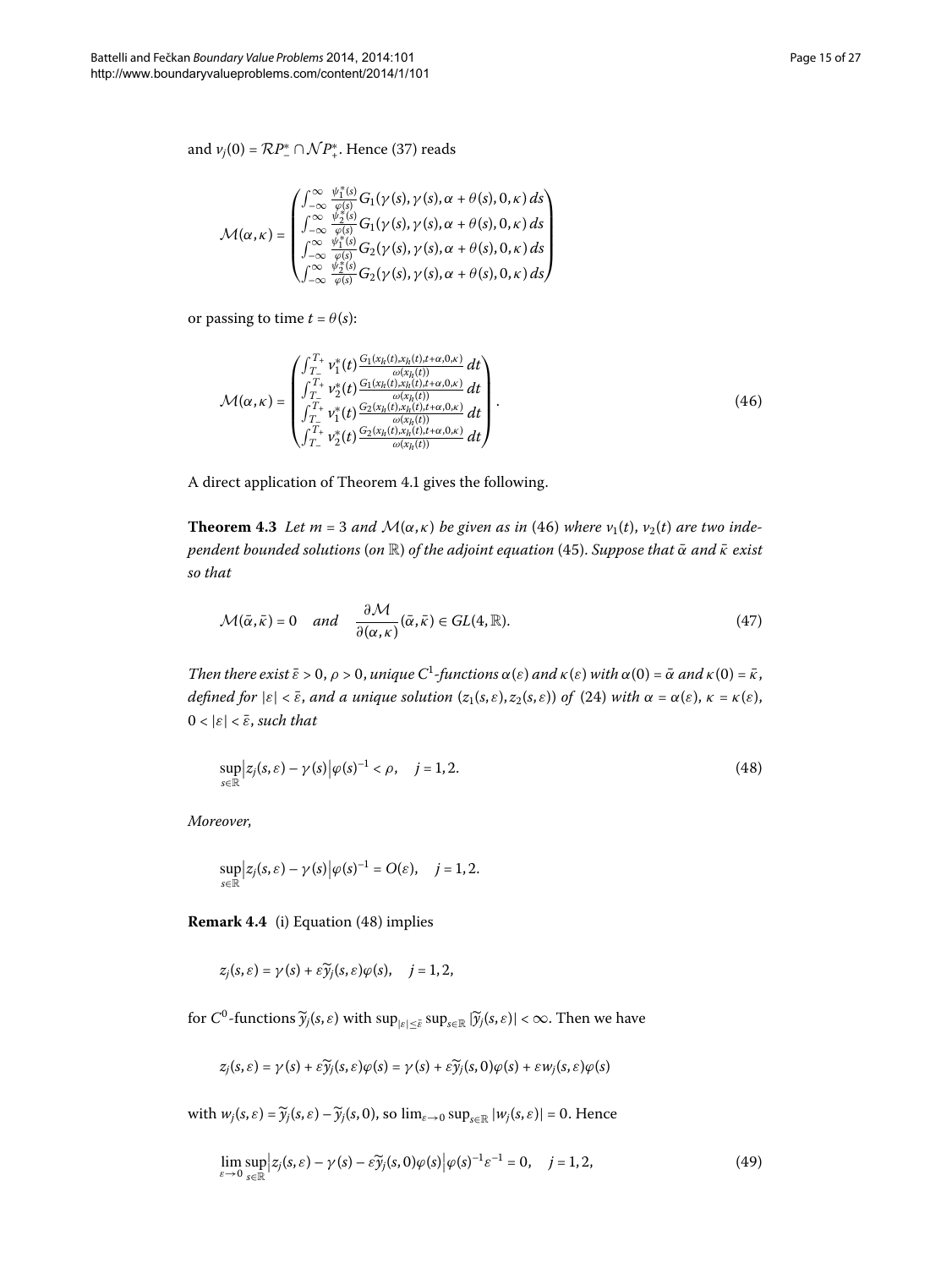which gives a first order approximation of  $z_j(s, \varepsilon)$  $z_j(s, \varepsilon)$  $z_j(s, \varepsilon)$ . Next,  $\widetilde{y}_j(s, 0)$  can be computed using (44) adapted to this case. Hence  $\widetilde{\gamma}_i(s, 0)$  are bounded solutions of

<span id="page-15-0"></span>
$$
y'_j = \left[F'(\gamma(s)) - \frac{F(\gamma(s))\omega'(\gamma(s))}{\omega(\gamma(s))} - \frac{\varphi'(s)}{\varphi(s)}\right]y_j + \frac{1}{\varphi(s)}G_j(\gamma(s),\gamma(s),\theta(s) + \bar{\alpha},\bar{\kappa}).
$$

Since (36) has exponential dichotomies on both  $\mathbb{R}_+$  (with projection  $P_+ = 0$ ) and  $\mathbb{R}_-$  (with projection  $P_$  =  $\mathbb{I}$ ) it follows that

$$
\widetilde{y}_j(s,0) = \begin{cases}\n-\int_s^\infty X(s)X^{-1}(z)\frac{1}{\varphi(z)}G_j(\gamma(z),\gamma(z),\theta(z)+\bar{\alpha},\bar{\kappa})\,dz & \text{for } s \ge 0, \\
\int_{-\infty}^s X(s)X^{-1}(z)\frac{1}{\varphi(z)}G_j(\gamma(z),\gamma(z),\theta(z)+\bar{\alpha},\bar{\kappa})\,dz & \text{for } s \le 0.\n\end{cases}
$$
\n
$$
(50)
$$

 $X(s)$  $X(s)$  is the fundamental solution of (36). Note formulas (50) are well defined at  $s = 0$ , *i.e.*,  $\widetilde{\gamma}_i(0^-, 0) = \widetilde{\gamma}_i(0^+, 0)$  $\widetilde{\gamma}_i(0^-, 0) = \widetilde{\gamma}_i(0^+, 0)$  $\widetilde{\gamma}_i(0^-, 0) = \widetilde{\gamma}_i(0^+, 0)$ , due to the first assumption of (47). Next, passing to time  $t = \theta(s)$  and taking  $z_i(t) := \varphi(\theta^{-1}(t))\widetilde{\gamma}_i(\theta^{-1}(t), 0)$ , we get

$$
z_j(t) = \int_{-\infty}^{\theta^{-1}(t)} \varphi(\theta^{-1}(t)) X(\theta^{-1}(t)) X^{-1}(z) \varphi(z)^{-1} G_j(\gamma(z), \gamma(z), \theta(z) + \bar{\alpha}, \bar{\kappa}) dz
$$
  
= 
$$
\int_{T_-}^t \varphi(\theta^{-1}(t)) X(\theta^{-1}(t)) X^{-1}(\theta^{-1}(u)) \varphi(\theta^{-1}(u))^{-1} \frac{G_j(x_h(u), x_h(u), u + \bar{\alpha}, \bar{\kappa})}{\omega(x_h(u))} du
$$

for  $T_{-} < t \leq 0$  and

$$
z_j(t) = -\int_t^{T_+} \varphi(\theta^{-1}(t)) X(\theta^{-1}(t)) X^{-1}(\theta^{-1}(u)) \varphi(\theta^{-1}(u))^{-1} \frac{G_j(x_h(u), x_h(u), u + \bar{\alpha}, \bar{\kappa})}{\omega(x_h(u))} du
$$

for  $0 \le t < T_+$ . Note that  $z_i(t)$  solves

$$
\omega(x_h(t))z' = F'(x_h(t))z - F(x_h(t))\frac{\omega'(x_h(t))z}{\omega(x_h(t))} + G_j(x_h(t),x_h(t),t+\bar{\alpha},\bar{\kappa})
$$

with  $\sup_{t\in[T_-,T_+]} |z_j(t)|\varphi(\theta^{-1}(t))^{-1} < \infty$ , and  $\varphi(\theta^{-1}(t))X(\theta^{-1}(t))$  is a fundamental solution of  $(16).$  $(16).$  $(16).$ 

<span id="page-15-1"></span>(ii[\)](#page-2-0) Using (49), the functions  $x_j(t, \varepsilon) := z_j(\theta^{-1}(t - \alpha(\varepsilon)), \varepsilon)$  are bounded solutions of (7) in the interval  $]T_{-} + \alpha(\varepsilon), T_{+} + \alpha(\varepsilon)$ [ such that

$$
\lim_{\varepsilon\to 0}\sup_{t\in[T_-,T_+]}|x_j(t+\alpha(\varepsilon),\varepsilon)-x_h(t)-\varepsilon z_j(t)|\varphi(\theta^{-1}(t))^{-1}\varepsilon^{-1}=0.
$$

Summarizing, we obtain the following corollary of Theorem 4[.](#page-14-4)3.

**Corollary 4.5** Let  $m = 3$  and  $\mathcal{M}(\alpha, \kappa)$  $\mathcal{M}(\alpha, \kappa)$  be given as in (46) where  $v_1(t)$ ,  $v_2(t)$  are two inde*pendent bounded solutions* (*on* <sup>R</sup>) *of the adjoint equation* [\(\)](#page-13-1). *Suppose that <sup>α</sup>*¯ *and <sup>κ</sup>*¯ *exist so that*

$$
\mathcal{M}(\bar{\alpha},\bar{\kappa})=0 \quad and \quad \frac{\partial \mathcal{M}}{\partial(\alpha,\kappa)}(\bar{\alpha},\bar{\kappa})\in GL(4,\mathbb{R}).
$$

*Then there exist*  $\bar{\varepsilon} > 0$ ,  $\rho > 0$ , *unique*  $C^1$ -functions  $\alpha(\varepsilon)$  *and*  $\kappa(\varepsilon)$  *with*  $\alpha(0) = \bar{\alpha}$  *and*  $\kappa(0) = \bar{\kappa}$ , *defined for*  $|\varepsilon| < \overline{\varepsilon}$ , *and a unique solution*  $(x_1(t, \varepsilon), x_2(t, \varepsilon))$  $(x_1(t, \varepsilon), x_2(t, \varepsilon))$  *of* (7) *with*  $\alpha = \alpha(\varepsilon)$ ,  $\kappa = \kappa(\varepsilon)$ ,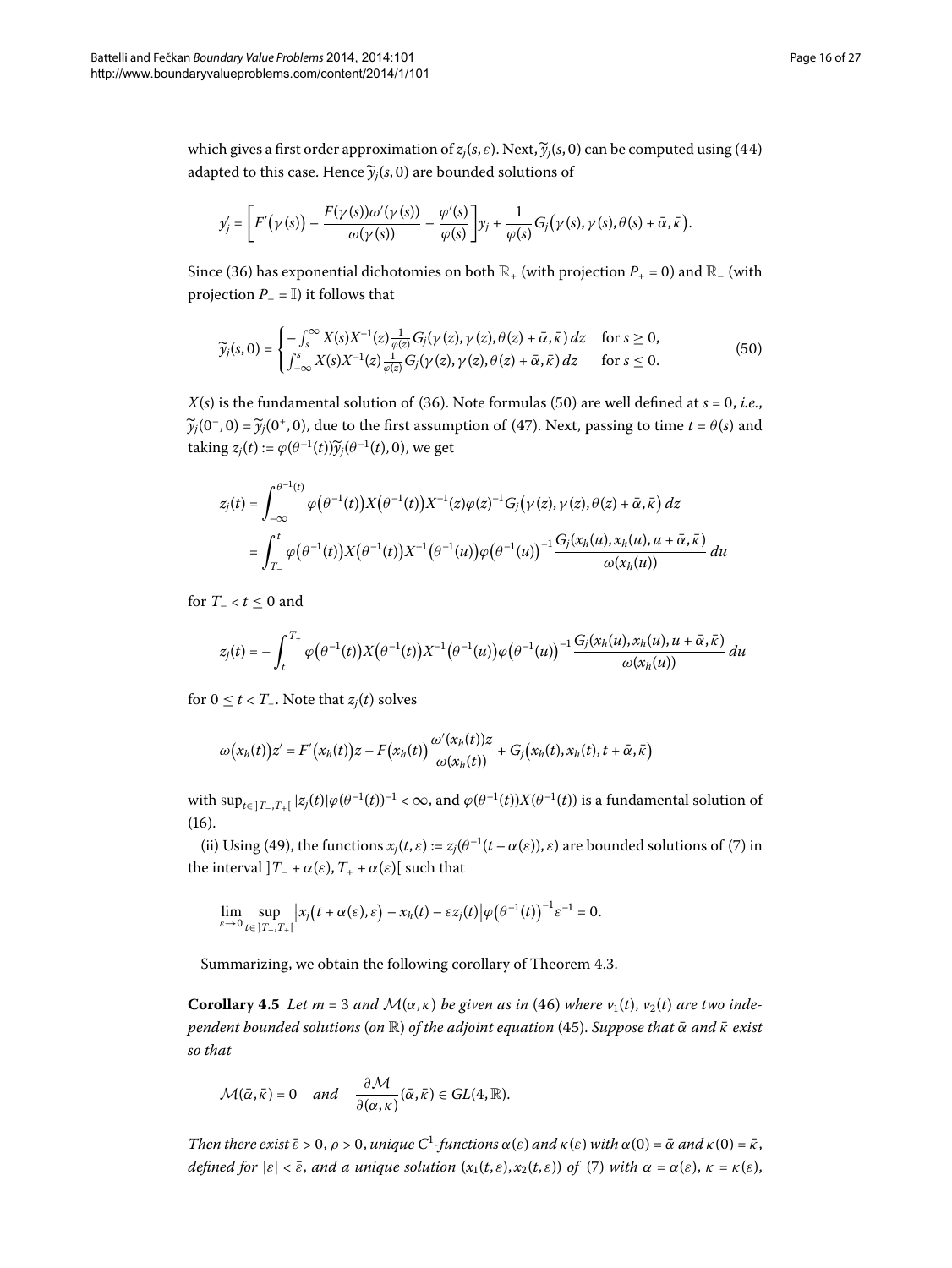$0 < |\varepsilon| < \bar{\varepsilon}$ , *such that* 

$$
\sup_{T_{-}< t
$$

<span id="page-16-0"></span>*Moreover*,

<span id="page-16-1"></span>
$$
\sup_{T_{-} < t < T_{+}} \left| x_{j} \left( t + \alpha(\varepsilon), \varepsilon \right) - x_{h}(t) \right| \varphi \left( \theta^{-1}(t) \right)^{-1} = O(\varepsilon), \quad j = 1, 2.
$$

## **5 Applications to RLC circuits**

In this section we study the coupled equations

<span id="page-16-2"></span>
$$
(u_1 + u_1^2)'' + \varepsilon \gamma_1 (u_1 + u_1^2)' + u_1 - \varepsilon \lambda (u_2 + u_2^2)'' + \varepsilon \sin t = 0,
$$
  

$$
(u_2 + u_2^2)'' + \varepsilon \gamma_2 (u_2 + u_2^2)' + u_2 - \varepsilon \lambda (u_1 + u_1^2)'' + \varepsilon \chi \sin(t + \varpi) = 0,
$$
 (51)

which is motivated by  $[2, 3]$  $[2, 3]$ . Note that  $(51)$  is obtained by coupling two equations modeling nonlinear RLC circuits as in (1[\)](#page-0-2). Here  $γ_1$ ,  $γ_2$ ,  $λ$ ,  $χ$  and  $ω$  are positive parameters. Setting  $w_j = (u_j + u_j^2)'$ ,  $j = 1, 2$ , (51) reads

<span id="page-16-4"></span>
$$
\begin{cases}\n(2u_1 + 1)u'_1 = w_1, \\
w'_1 + \varepsilon \gamma_1 w_1 + u_1 - \varepsilon \lambda w'_2 + \varepsilon \sin t = 0, \\
(2u_2 + 1)u'_2 = w_2, \\
w'_2 + \varepsilon \gamma_2 w_2 + u_2 - \varepsilon \lambda w'_1 + \varepsilon \chi \sin(t + \varpi) = 0.\n\end{cases}
$$
\n(52)

By solving the second and fourth equations of (52) for  $w_1'$  and  $w_2'$ , we get:

$$
\begin{cases}\n(2u_1 + 1)u'_1 = w_1, \n w'_1 = -u_1 + \varepsilon \frac{\sin t + \lambda u_2 + \gamma_1 w_1 + \varepsilon \lambda (\chi \sin(t + \varpi) + \lambda u_1 + \gamma_2 w_2)}{\varepsilon^2 \lambda^2 - 1}, \n(2u_2 + 1)u'_2 = w_2, \n w'_2 = -u_2 + \varepsilon \frac{\chi \sin(t + \varpi) + \lambda u_1 + \gamma_2 w_2 + \varepsilon \lambda (\sin t + \lambda u_2 + \gamma_1 w_1)}{\varepsilon^2 \lambda^2 - 1},\n\end{cases}
$$
\n(53)

provided  $|\epsilon \lambda| \neq 1$ . Since  $\omega(u, w) = \omega(u) = 2u + 1$  $\omega(u, w) = \omega(u) = 2u + 1$  $\omega(u, w) = \omega(u) = 2u + 1$ , to write the system (52) in the form (7) with parameter  $κ = (γ<sub>1</sub>, γ<sub>2</sub>, λ)$  and  $(χ, ω)$  fixed, we have to multiply the second and fourth equation by  $2u_{1,2} + 1$ , respectively, and we obtain the system

<span id="page-16-3"></span>
$$
\begin{cases}\n(2u_1 + 1)u'_1 = w_1, \\
(2u_1 + 1)w'_1 = -(2u_1 + 1)u_1 + \varepsilon(2u_1 + 1)^{\frac{\sin t + \lambda u_2 + \gamma_1 w_1 + \varepsilon \lambda(x)\sin(t + \varpi) + \lambda u_1 + \gamma_2 w_2)}{\varepsilon^2 \lambda^2 - 1}}, \\
(2u_2 + 1)u'_2 = w_2, \\
(2u_2 + 1)w'_2 = -(2u_2 + 1)u_2 + \varepsilon(2u_2 + 1)^{\frac{\sin(t + \varpi) + \lambda u_1 + \gamma_2 w_2 + \varepsilon \lambda(\sin t + \lambda u_2 + \gamma_1 w_1)}{\varepsilon^2 \lambda^2 - 1}},\n\end{cases}
$$
\n(54)

with (uncoupled[\)](#page-2-2) unperturbed equation for  $\varepsilon = 0$  (see (8)):

$$
\begin{cases}\n(2u_1 + 1)u'_1 = w_1, \\
(2u_1 + 1)w'_1 = -(2u_1 + 1)u_1, \\
(2u_2 + 1)u'_2 = w_2, \\
(2u_2 + 1)w'_2 = -(2u_2 + 1)u_2.\n\end{cases}
$$
\n(55)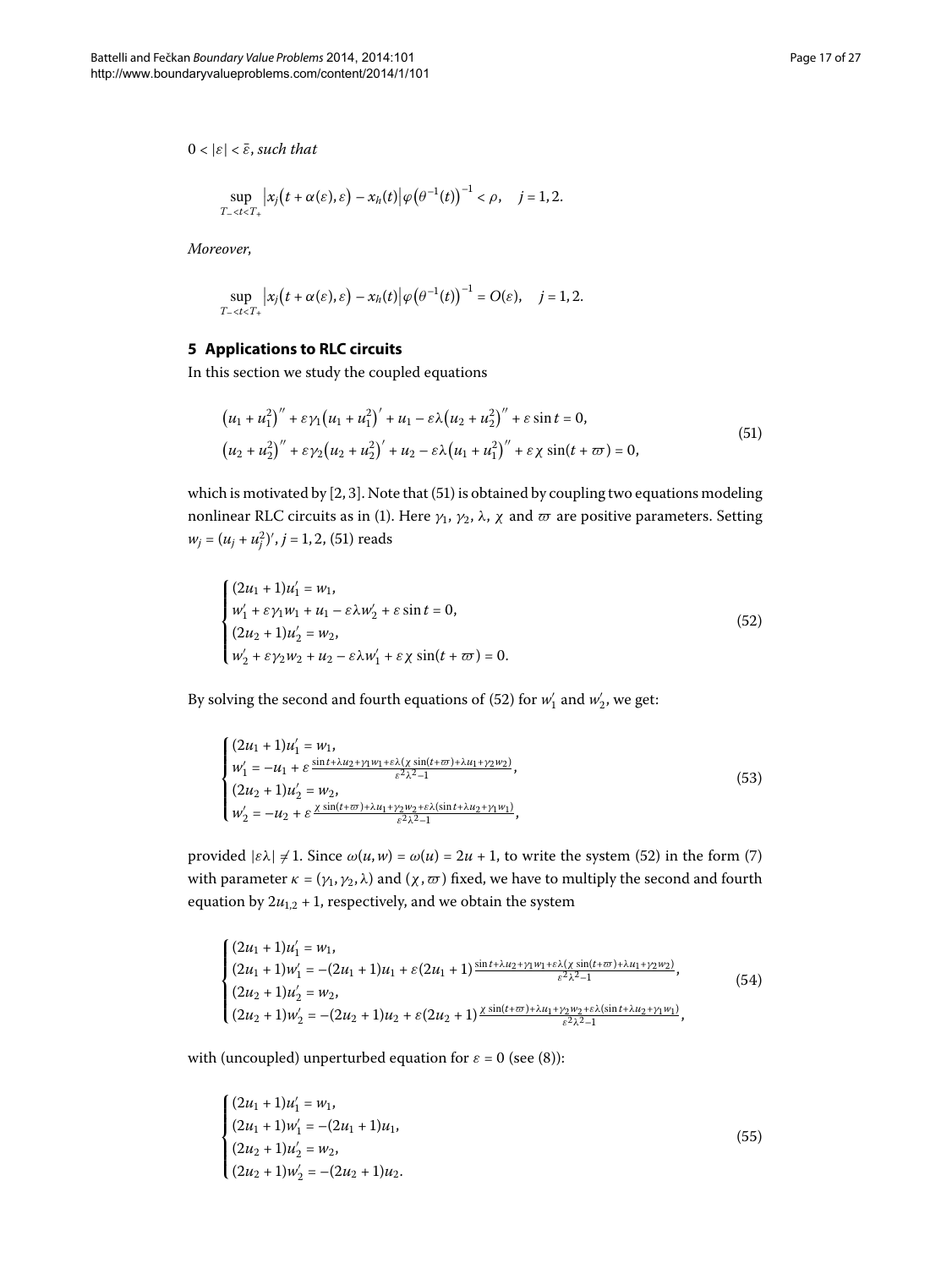Neglecting left multiplicators  $2u + 1$  ( $u = u_1, u_2$ [\)](#page-16-3) in (55), we obtain the following system (see condition  $(C2)$ ):

$$
\begin{cases}\n u_1' = w_1, \\
 w_1' = -(2u_1 + 1)u_1, \\
 u_2' = w_2, \\
 w_2' = -(2u_2 + 1)u_2.\n\end{cases}
$$
\n(56)

Clearly, condition (C1) is satisfied with  $x_0 = (-\frac{1}{2}, 0)$  and

$$
F(x) = (w, -(2u + 1)u)^*, \qquad \omega(x) = 2u + 1, \qquad x = (u, w)^*.
$$

The equation  $u'' + (2u + 1)u = 0$  has the prime integral  $u'^2 + \frac{4}{3}u^3 + u^2$ . A solution  $u_0(s)$ satisfying lim<sub>s→∞</sub>  $u_0(s) = -\frac{1}{2}$  has to satisfy  $u'^2 + \frac{4}{3}u^3 + u^2 - \frac{1}{12} = 0 \Leftrightarrow 3u'^2 + (4u - 1)(u + \frac{1}{2})^2 =$ 0 with the solution

$$
u_0(s) = \frac{1}{4} \left( 1 - 3 \tanh^2 \frac{s}{2} \right)
$$

bounded on R. Hence

$$
\gamma(s) = \left(\frac{1}{4}\left(1 - 3\tanh^2\frac{s}{2}\right), -6\operatorname{csch}^3 s \sinh^4\frac{s}{2}\right)^*.
$$

Note  $ω(γ(s)) = 2u_0(s) + 1 = \frac{3}{2}$  sech<sup>2</sup>  $\frac{s}{2} > 0$ . From

$$
F'(x_0) = \begin{pmatrix} 0 & 1 \\ 1 & 0 \end{pmatrix},
$$

we get  $\mu_{\pm} = \pm 1$  and  $\gamma_{\pm} = (1, \pm 1)^*$ . Since  $\nabla \omega(x_0) = (2, 0)^*$ , we derive  $\langle \nabla \omega(x_0), \gamma_{\pm} \rangle = 2 > 0$ , and condition (C3) holds as well. Next, we have

$$
\begin{split} G_1(x_1,x_2,t,\varepsilon,\kappa) &= \frac{2u_1+1}{\varepsilon^2\lambda^2-1}\begin{pmatrix} 0 \\ \sin t + \lambda u_2 + \gamma_1 w_1 + \varepsilon\lambda (\chi\sin(t+\varpi) + \lambda u_1 + \gamma_2 w_2) \end{pmatrix}, \\ G_2(x_1,x_2,t,\varepsilon,\kappa) &= \frac{2u_2+1}{\varepsilon^2\lambda^2-1}\begin{pmatrix} 0 \\ \chi\sin(t+\varpi) + \lambda u_1 + \gamma_2 w_2 + \varepsilon\lambda (\sin t + \lambda u_2 + \gamma_1 w_1) \end{pmatrix}; \end{split}
$$

hence  $G_i(x_0, x_0, t, \varepsilon, \kappa) = 0$  and assumption (C2) is also verified. Here  $x_i = (u_i, w_i)^*$ ,  $i = 1, 2$ . Furthermore by [\(](#page-4-5)15)

$$
\theta(s) = \int_0^s \omega(\gamma(\tau)) d\tau = \int_0^s \frac{3}{2} \operatorname{sech}^2 \frac{\tau}{2} d\tau = 3 \tanh \frac{s}{2},
$$

so  $T_+ = \pm 3$  and

$$
x_h(t) = \gamma(\theta^{-1}(t)) = \frac{1}{4}\left(1 - \frac{t^2}{3}, t\left(\frac{t^2}{9} - 1\right)\right)^*.
$$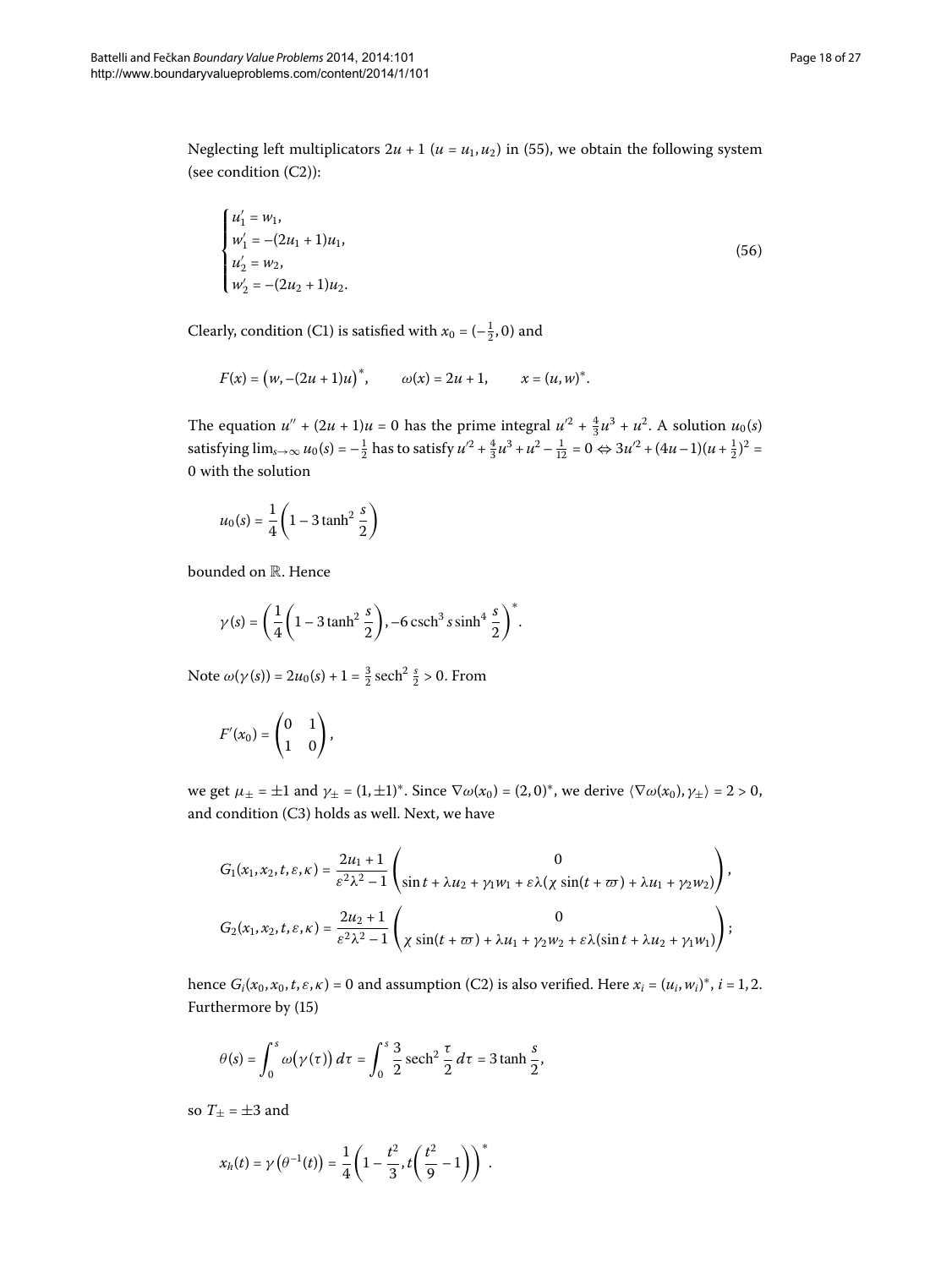Thus

<span id="page-18-1"></span>
$$
\omega(x_h(t)) = \frac{1}{6}(9-t^2), \qquad \nabla \omega(x_h(t)) = (2,0)^*,
$$
  

$$
\frac{F(x_h(t))}{\omega(x_h(t))} = \frac{1}{12}(-2t,t^2-3)^*, \qquad F'(x_h(t)) = \begin{pmatrix} 0 & 1\\ \frac{t^2}{3} - 2 & 0 \end{pmatrix}.
$$

So now [\(](#page-4-1)16) has the form

<span id="page-18-0"></span>
$$
z'_{1} = \frac{2t}{9 - t^{2}} z_{1} + \frac{6}{9 - t^{2}} z_{2},
$$
  
\n
$$
z'_{2} = -z_{1},
$$
\n(57)

which has the solution  $x'_h(t) = \left(-\frac{t}{6}, \frac{1}{12}(t^2 - 3)\right)$ . In other words, we deal with

$$
z_2'' = \frac{2t}{9 - t^2} z_2' - \frac{6}{9 - t^2} z_2,\tag{58}
$$

possessing the solution  $\frac{1}{12}(t^2 - 3)$  $\frac{1}{12}(t^2 - 3)$  $\frac{1}{12}(t^2 - 3)$ . Following [27[,](#page-26-14) p.327], the second solution of (58) is given by

$$
\frac{1}{9}\bigg(\big(t^2-3\big)\arctanh\frac{t}{3}-3t\bigg).
$$

Consequently a fundamental matrix solution of  $(57)$  $(57)$  has the form

$$
Z(t) = \begin{pmatrix} -\frac{t}{6} & \frac{2}{9}(\frac{3(t^2-6)}{t^2-9} - t \operatorname{arctanh} \frac{t}{3}) \\ \frac{1}{12}(t^2-3) & \frac{1}{9}(t^2-3) \operatorname{arctanh} \frac{t}{3} - \frac{t}{3} \end{pmatrix}.
$$

Note det  $Z(t) = \frac{1}{9-t^2}$  $Z(t) = \frac{1}{9-t^2}$  $Z(t) = \frac{1}{9-t^2}$ . The adjoint system of (57) is (see (45))

$$
\zeta_1' = \frac{2t}{t^2 - 9} \zeta_1 + \zeta_2,
$$
  
\n
$$
\zeta_2' = \frac{6}{t^2 - 9} \zeta_1
$$
\n(59)

with the fundamental matrix solution

$$
Z^{-1*}(t) = \begin{pmatrix} \frac{1}{9}(9-t^2)((t^2-3)\operatorname{arctanh}\frac{t}{3}-3t) & \frac{1}{12}(t^2-9)(t^2-3) \\ \frac{2}{3}(t^2-6)-\frac{2}{9}t(t^2-9)\operatorname{arctanh}\frac{t}{3} & \frac{1}{6}t(t^2-9) \end{pmatrix}.
$$

Note  $\lim_{t\to\pm 3} Z^{-1*}(t) = \left(\begin{smallmatrix} 0 & 0 \\ 2 & 0 \end{smallmatrix}\right)$  $\binom{0}{2\ 0}$ . Thus we take

$$
\nu_1(t) = \begin{pmatrix} \frac{1}{9}(t^2 - 9)(3t - (t^2 - 3) \arctanh \frac{t}{3}) \\ \frac{2}{3}(t^2 - 6) - \frac{2}{9}t(t^2 - 9) \arctanh \frac{t}{3} \end{pmatrix}
$$

and

$$
\nu_2(t) = \begin{pmatrix} \frac{1}{12}(t^2 - 9)(t^2 - 3) \\ \frac{1}{6}t(t^2 - 9) \end{pmatrix}.
$$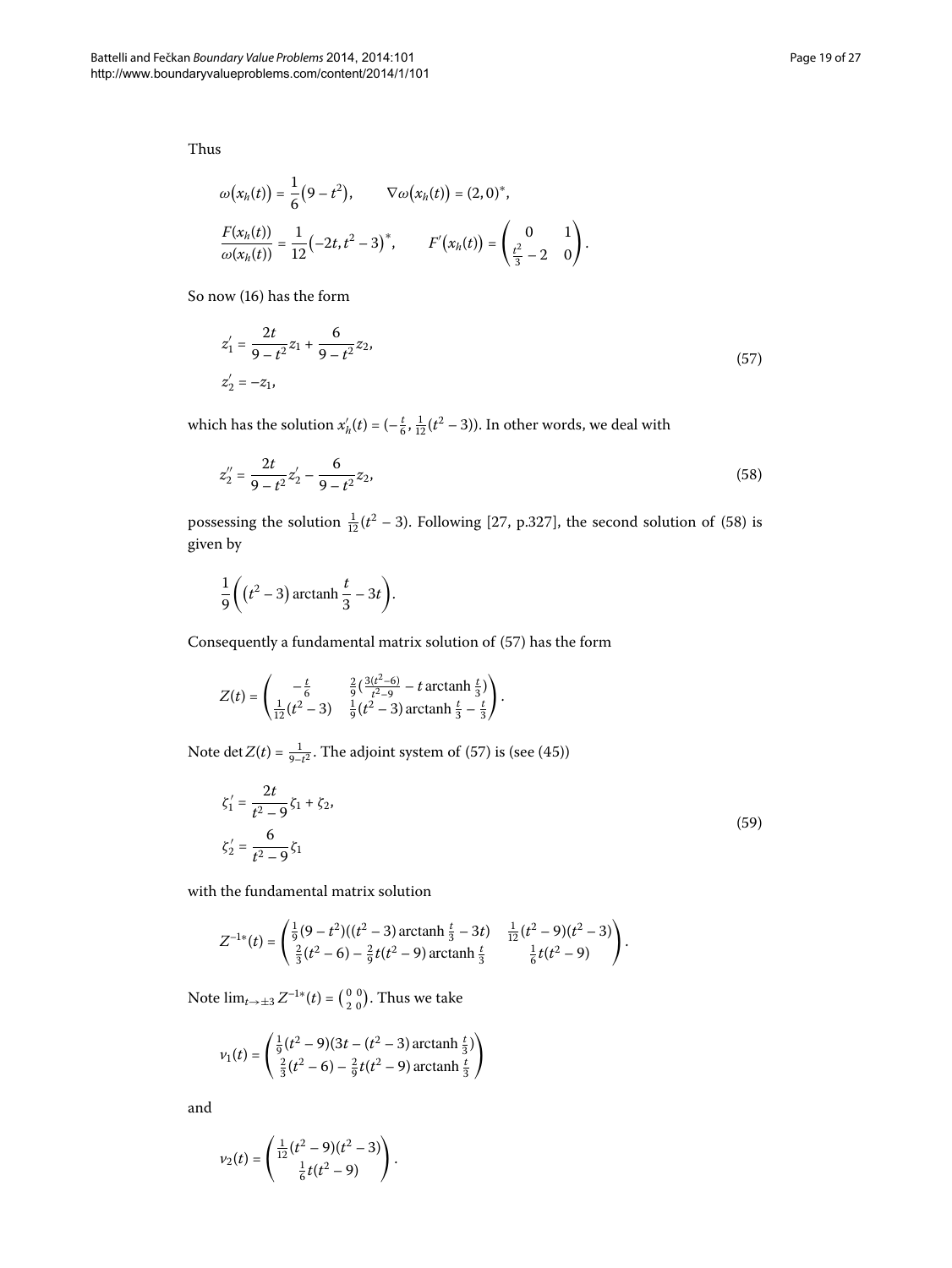We now compute  $\mathcal{M}(\alpha,\kappa)$ . We have (see the appendix)

<span id="page-19-3"></span>
$$
\int_{T_{-}}^{T_{+}} v_{1}^{*}(t) \frac{G_{1}(x_{h}(t), x_{h}(t), t + \alpha, 0, \kappa)}{\omega(x_{h}(t))} dt
$$
\n
$$
= \frac{1}{3} (9\lambda + 4 \sin \alpha (\Gamma(2 \cos 3 - 3 \sin 3) + \cos 3(-9 - 2 \cos 6 + \log 36 - 3 \sin 6))
$$
\n
$$
+ \sin 3(3 + 3 \cos 6 - 3 \log 6 - 2 \sin 6)) = a_{11}\lambda + a_{12} \sin \alpha,
$$
\n(60)

where  $\text{Si}(t) = \int_0^t \frac{\sin s}{s} ds$  is the sine integral function,  $\text{Ci}(t) = -\int_t^\infty \frac{\cos s}{s} ds$  is the cosine inte-gral function [28[,](#page-26-15) p.886] and  $\Gamma$  is the Euler constant. Similarly

<span id="page-19-5"></span><span id="page-19-4"></span>
$$
\int_{T_{-}}^{T_{+}} v_{2}^{*}(t) \frac{G_{1}(x_{h}(t), x_{h}(t), t + \alpha, 0, \kappa)}{\omega(x_{h}(t))} dt
$$
\n
$$
= -\frac{54\gamma_{1}}{35} - 2\cos\alpha (3\cos 3 + 2\sin 3) = a_{21}\gamma_{1} + a_{22}\cos\alpha
$$
\n(61)

and

$$
\int_{T_{-}}^{T_{+}} v_{1}^{*}(t) \frac{G_{2}(x_{h}(t), x_{h}(t), t + \alpha, 0, \kappa)}{\omega(x_{h}(t))} dt = a_{11}\lambda + a_{12}\chi \sin(\alpha + \varpi),
$$
\n
$$
\int_{T_{-}}^{T_{+}} v_{2}^{*}(t) \frac{G_{2}(x_{h}(t), x_{h}(t), t + \alpha, 0, \kappa)}{\omega(x_{h}(t))} dt = a_{21}\gamma_{2} + a_{22}\chi \cos(\alpha + \varpi).
$$
\n(62)

Note

<span id="page-19-1"></span>
$$
a_{11} = 3
$$
,  $a_{12} = 9.7406$ ,  $a_{21} = -\frac{54}{35}$ ,  $a_{22} = 5.37547$ .

Consequently, the Melnikov function is now

<span id="page-19-0"></span>
$$
\mathcal{M}(\alpha,\kappa) = \begin{pmatrix} a_{11}\lambda + a_{12}\sin\alpha \\ a_{21}\gamma_1 + a_{22}\cos\alpha \\ a_{11}\lambda + a_{12}\chi\sin(\alpha + \varpi) \\ a_{21}\gamma_2 + a_{22}\chi\cos(\alpha + \varpi) \end{pmatrix}.
$$
 (63)

The equation  $\mathcal{M}(\alpha,\kappa) = 0$  is equivalent to

<span id="page-19-2"></span>
$$
\lambda = -\frac{a_{12}}{a_{11}} \sin \alpha = -\frac{a_{12}}{a_{11}} \chi \sin(\alpha + \varpi),
$$
  

$$
\gamma_1 = -\frac{a_{22}}{a_{21}} \cos \alpha, \qquad \gamma_2 = -\frac{a_{22}}{a_{21}} \chi \cos(\alpha + \varpi).
$$
 (64)

So having  $\chi > 0$  and  $\varpi > 0$  such that the equation

$$
\sin \alpha - \chi \sin(\alpha + \varpi) = 0 \tag{65}
$$

has a simple zero  $\alpha_0$  with  $\sin \alpha_0 < 0$ ,  $\cos \alpha_0 > 0$  and  $\cos(\alpha_0 + \varpi) > 0$  $\cos(\alpha_0 + \varpi) > 0$  $\cos(\alpha_0 + \varpi) > 0$ , formulas (64) give a simple zero  $(\alpha_0, \gamma_{1,0}, \gamma_{2,0}, \lambda_0)$  of (63) with positive  $\gamma_{1,0}, \gamma_{2,0}, \lambda_0$ , and Corollary 4[.](#page-15-1)5 can be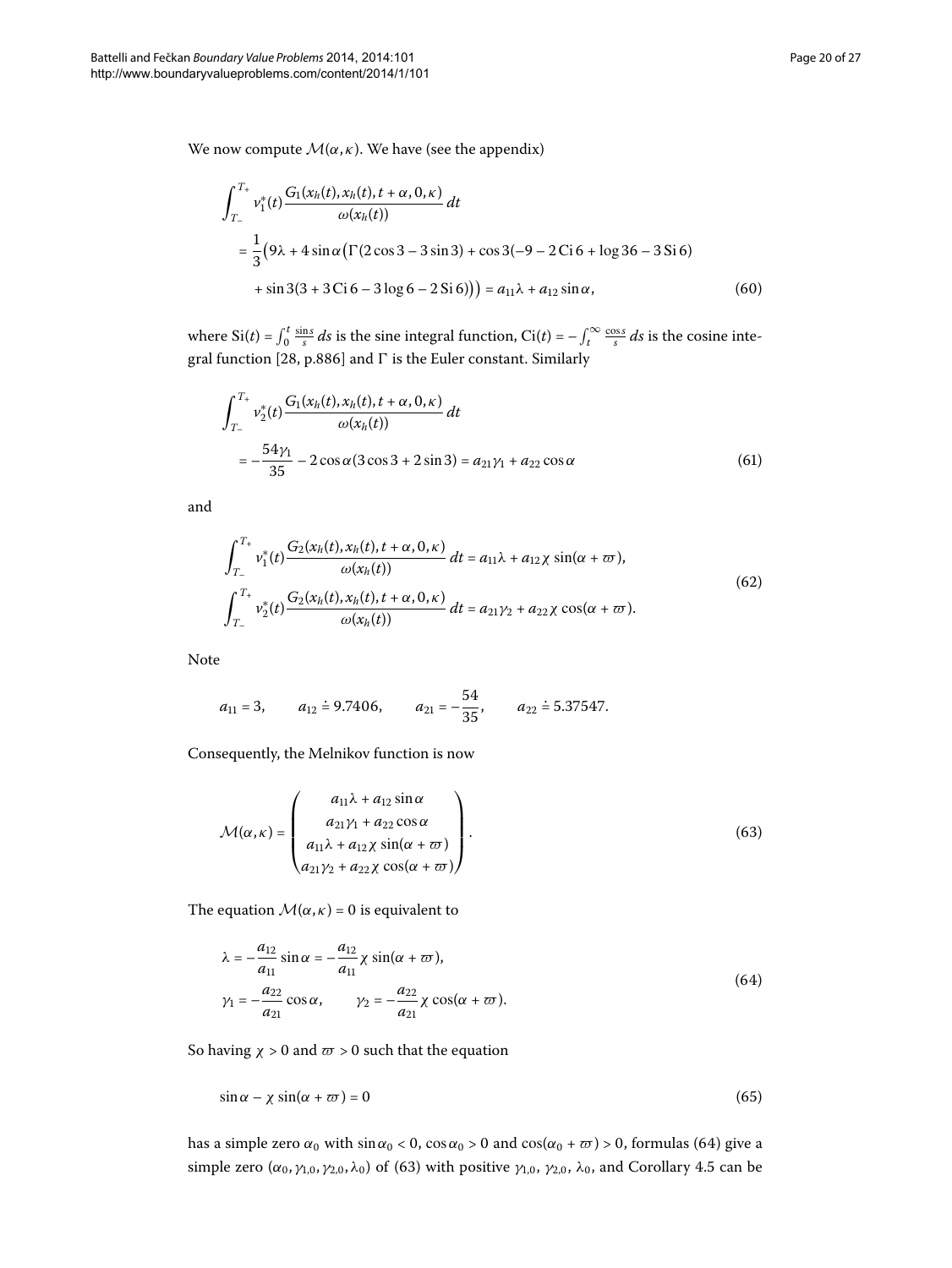applied to [\(](#page-19-2)51). If  $\chi \cos \varpi \neq 1$ , then (65) is equivalent to

<span id="page-20-2"></span><span id="page-20-0"></span>
$$
\tan \alpha = \frac{\chi \sin \varpi}{1 - \chi \cos \varpi}.
$$
\n(66)

Hence assuming  $\omega \in ]\pi, 2\pi[$  and  $\chi \cos \omega < 1$ , the right hand side of [\(](#page-20-0)66) is negative, and then

<span id="page-20-1"></span>
$$
\alpha_0 = \arctan\frac{\chi\sin\varpi}{1-\chi\cos\varpi} \in \left]-\frac{\pi}{2}, 0\right[ \tag{67}
$$

satisfies  $\sin \alpha_0 < 0$  and  $\cos \alpha_0 > 0$ . Since  $\alpha_0$  satisfies (65) and  $\sin \alpha_0 < 0$ , condition  $\cos(\alpha_0 + \alpha_0)$  $\varpi$ ) > 0 is equivalent to tan[\(](#page-20-0) $\alpha_0 + \varpi$ ) < 0. Then using (66), we derive

<span id="page-20-3"></span>
$$
0 > \tan(\alpha_0 + \varpi) = \frac{\sin \varpi}{\cos \varpi - \chi}, \quad \varpi \neq \frac{3\pi}{2}.
$$
 (68)

When  $\cos \varpi < 0$ , then (68) is not satisfied, since  $\sin \varpi < 0$ . So we take  $\varpi \in ]\frac{3\pi}{2}, 2\pi[$  and (68) gives also  $\chi < \cos \varpi$ . Clearly  $\chi < \cos \varpi$  implies  $1 > \chi \cos \varpi$ .

Summarizing we see that for any fixed  $\chi$  and  $\varpi$  satisfying

<span id="page-20-4"></span>
$$
0 < \chi < \cos \varpi \,, \quad \varpi \in \left] \frac{3\pi}{2}, 2\pi \right[,\tag{69}
$$

the Melnikov function [\(](#page-20-2)63) has a simple zero ( $\alpha_0$ ,  $\gamma_{1,0}$ ,  $\gamma_{2,0}$ ,  $\lambda_0$ ) given by (64) and (67), and *γ*<sub>1,0</sub> > 0, *γ*<sub>2,0</sub> > 0,  $\lambda$ <sub>0</sub> > 0[.](#page-15-1) Hence in the region given by [\(](#page-16-1)69) we apply Corollary 4.5 to (51) with parameters  $γ_1$ ,  $γ_2$ ,  $λ$  near  $γ_{1,0}$ ,  $γ_{2,0}$ ,  $λ_0$  determined by [\(](#page-20-2)64) and (67), *i.e.*,

<span id="page-20-6"></span>
$$
\lambda_0 = -\frac{a_{12}\chi \sin \varpi}{a_{11}\sqrt{1 + \chi^2 - 2\chi \cos \varpi}}, \n\gamma_{1,0} = -\frac{a_{22}(1 - \chi \cos \varpi)}{a_{21}\sqrt{1 + \chi^2 - 2\chi \cos \varpi}}, \n\gamma_{2,0} = -\chi \frac{a_{22}(\cos \varpi - \chi)}{a_{21}\sqrt{1 + \chi^2 - 2\chi \cos \varpi}} \tag{70}
$$

for any fixed  $\varpi$  and  $\chi$  satisfying (69). Summarizing, we get the following.

**Theorem 5.1** *For any fixed*  $\varpi$ ,  $\chi$  *satisfying* (69) *and then*  $\alpha_0$ ,  $\gamma_{1,0}$ ,  $\gamma_{2,0}$ ,  $\lambda_0$  given by (67) *and* [\(](#page-20-4)70), *there is an*  $\varepsilon_0 > 0$  *and smooth functions*  $\alpha$ ,  $\gamma_1$ ,  $\gamma_2$ ,  $\lambda$  : ] $-\varepsilon_0$ ,  $\varepsilon$ [ $\rightarrow \mathbb{R}$  with  $\alpha(0) = \alpha_0$ , *γ*<sub>1</sub>(0[\)](#page-16-1) = *γ*<sub>1,0</sub>, *γ*<sub>2</sub>(0) = *γ*<sub>2,0</sub>,  $λ$ (0) =  $λ$ <sub>0</sub>, such that for any  $ε ∈ ]-ε$ <sub>0</sub>,  $ε$ <sub>0</sub>[\{0}, *system* (51) *with γ*<sub>1</sub> = *γ*<sub>1</sub>(*ε*), *γ*<sub>2</sub> = *γ*<sub>2</sub>(*ε*),  $λ = λ(ε)$ , possesses *a* unique solution  $(u_1(ε, t), u_2(ε, t))$  on  $]-3 + α(ε), 3 +$ *α*(*ε*)[ *such that*

<span id="page-20-5"></span>
$$
\lim_{\varepsilon \to 0} \sup_{t \in ]-3,3[} |u_j(\varepsilon, t + \alpha(\varepsilon)) - \frac{1}{4} \left( 1 - \frac{t^2}{3} \right) | (9 - t^2)^{-1} = 0,
$$
\n
$$
\lim_{\varepsilon \to 0} \sup_{t \in ]-3,3[} |u'_j(\varepsilon, t + \alpha(\varepsilon)) + \frac{t}{6} | = 0.
$$
\n(71)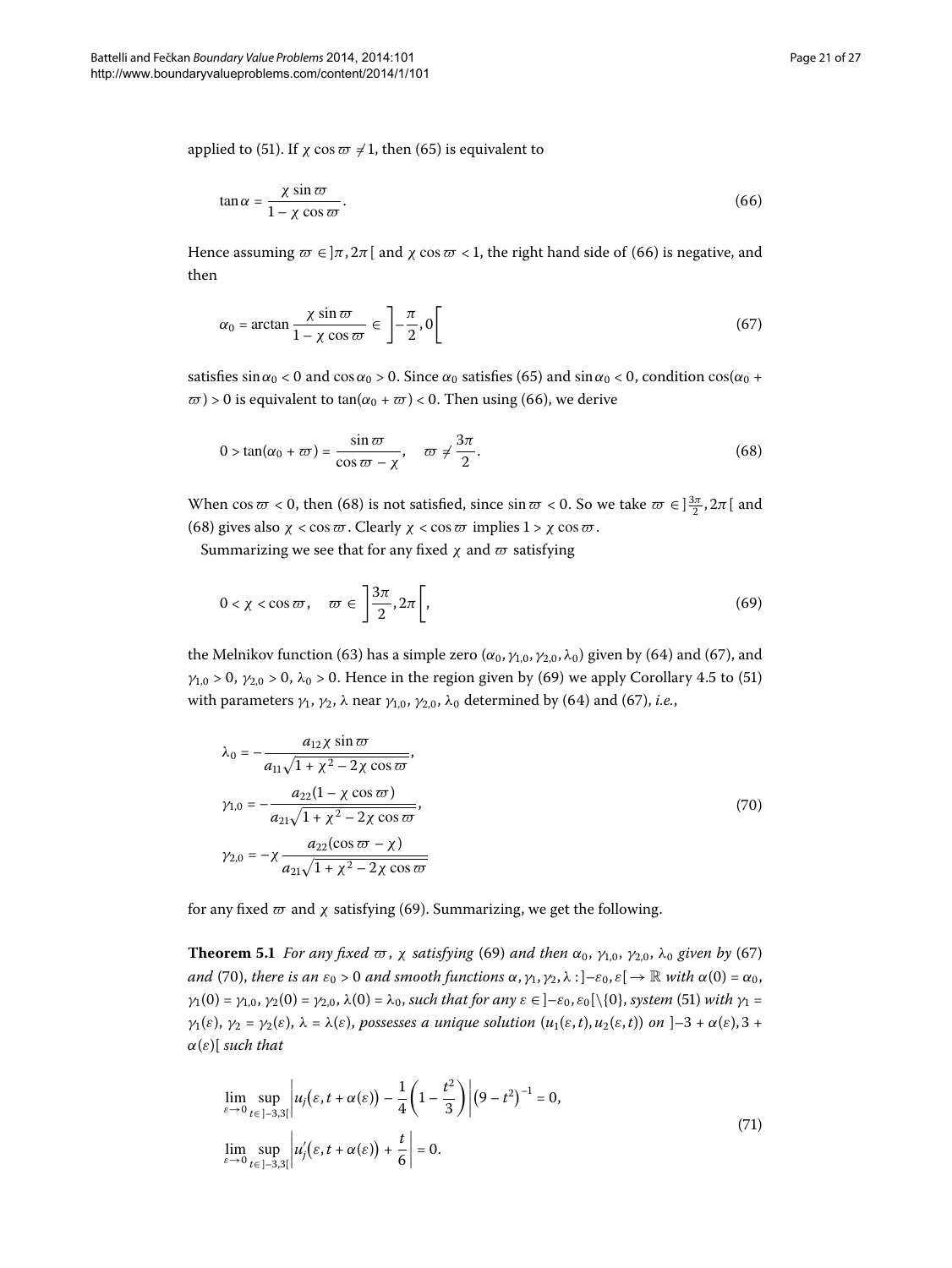*Proof* We apply Corollary 4[.](#page-15-1)5 to (53[\)](#page-16-4). Since, in this case,  $\varphi(\theta^{-1}(t)) = \frac{1}{2} \frac{9 - t^2}{9 + t^2}$ , according to Corollary 4[.](#page-15-1)5 (53[\)](#page-16-4) has a solution  $(u_i(t), w_i(t))$ ,  $j = 1, 2$ , such that

<span id="page-21-1"></span>
$$
\lim_{\varepsilon \to 0} \sup_{t \in ]-3,3[} u_j(\varepsilon, t + \alpha(\varepsilon)) - \frac{1}{4} \left( 1 - \frac{t^2}{3} \right) |(9 - t^2)^{-1} = 0,
$$
\n
$$
\lim_{\varepsilon \to 0} \sup_{t \in ]-3,3[} w_j(\varepsilon, t + \alpha(\varepsilon)) - \frac{t}{4} \left( \frac{t^2}{9} - 1 \right) |(9 - t^2)^{-1} = 0.
$$
\n(72)

Now,  $w_j(\varepsilon, t) = (1 + 2u_j(\varepsilon, t))u'_j(\varepsilon, t)$  and  $\frac{t}{4}(\frac{t^2}{9} - 1) = (1 + 2u_h(t))u'_h(t)$ , where  $u_h(t) = \frac{1}{4}(1 - \frac{t^2}{3})$ . So, taking  $t' := t + \alpha(\varepsilon)$ ,

$$
w_j(\varepsilon, t') - \frac{t}{4} \left( \frac{t^2}{9} - 1 \right)
$$
  
=  $(1 + 2u_j(\varepsilon, t'))u'_j(\varepsilon, t') - (1 + 2u_h(t))u'_h(t)$   
=  $(1 + 2u_j(\varepsilon, t'))(u'_j(\varepsilon, t') - u'_h(t)) + 2(u_j(\varepsilon, t') - u_h(t))u'_h(t)$   
=  $(1 + 2u_h(t))(u'_j(\varepsilon, t') - u'_h(t)) + 2(u_j(\varepsilon, t') - u_h(t))(u'_j(\varepsilon, t') - u'_h(t))$   
+  $2(u_j(\varepsilon, t') - u_h(t))u'_h(t)$   
=  $\left[ \frac{9 - t^2}{6} + 2(u_j(\varepsilon, t') - u_h(t)) \right] (u'_j(\varepsilon, t') - u'_h(t))$   
-  $\frac{t}{3}(u_j(\varepsilon, t') - u_h(t))$ 

and then

<span id="page-21-3"></span><span id="page-21-0"></span>
$$
\left[w_j(\varepsilon, t') - \frac{t}{4} \left(\frac{t^2}{9} - 1\right)\right] (9 - t^2)^{-1}
$$
\n
$$
= \left[\frac{1}{6} + 2\frac{u_j(\varepsilon, t') - u_h(t)}{9 - t^2}\right] (u'_j(\varepsilon, t') - u'_h(t)) - \frac{t}{3} \frac{u_j(\varepsilon, t') - u_h(t)}{9 - t^2},\tag{73}
$$

or, equivalently,

$$
\left[\frac{1}{6} + 2\frac{u_j(\varepsilon, t') - u_h(t)}{9 - t^2}\right](u'_j(\varepsilon, t') - u'_h(t))
$$
\n
$$
= \left[w_j(\varepsilon, t') - \frac{t}{4}\left(\frac{t^2}{9} - 1\right)\right](9 - t^2)^{-1} + \frac{t}{3}\frac{u_j(\varepsilon, t') - u_h(t)}{9 - t^2}.
$$
\n(74)

Since  $\sup_{-3 < t < 3} |u_j(\varepsilon, t') - u_h(t)| (9 - t^2)^{-1} = O(\varepsilon)$  we see that, for  $\varepsilon$  sufficiently small,

<span id="page-21-2"></span>
$$
\frac{1}{7} < \left| \frac{1}{6} + 2 \frac{u_j(\varepsilon, t') - u_h(t)}{9 - t^2} \right| < \frac{1}{5},
$$

and hence, using  $(74)$  $(74)$  and  $(72)$ ,

$$
\lim_{\varepsilon \to 0} \sup_{-3 < t < 3} |u_j'(\varepsilon, t') - u_h'(t)| = 0. \tag{75}
$$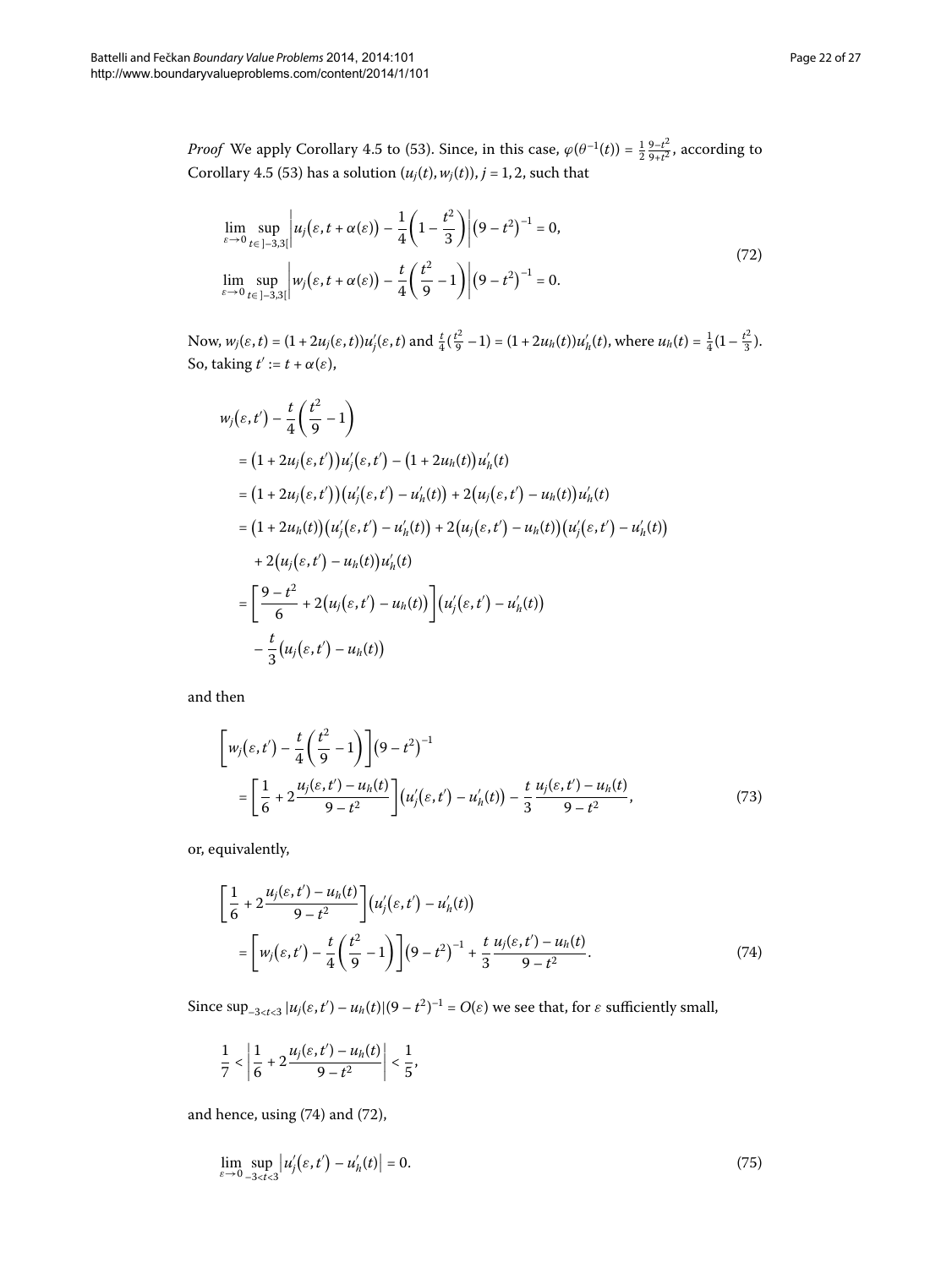$\Box$ 

*Vice versa*, if [\(](#page-21-3)75) and the first of (72) hold, then (73) gives

$$
\lim_{\varepsilon\to 0}\sup_{-3
$$

Hence [\(](#page-21-1)71) and (72) are equivalent. The proof is complete.

Of course, solutions given by Theorem 5[.](#page-20-6)1 vary smoothly with respect ( $\varpi$ ,  $\chi$ ) satisfying  $(69).$ 

**Remark 5.2** Missed in the above analysis is the second possibility when  $\varpi \in ]0,\pi[$ . Then  $\sin \varpi > 0$  and (66) is negative if

$$
\kappa \cos \varpi > 1, \tag{76}
$$

so we get  $\varpi \in ]0, \frac{\pi}{2}[$  and  $\kappa > 1$ . Then inequality of (68[\)](#page-20-1) is satisfied since  $\kappa > 1 > \cos \varpi$ . So we conclude that the result of Theorem 5[.](#page-20-6)1 is valid also for

$$
\kappa \cos \varpi > 1, \qquad \varpi \in \left] 0, \frac{\pi}{2} \right[,
$$

$$
\lambda_0 = \frac{a_{12} \chi \sin \varpi}{a_{11} \sqrt{1 + \chi^2 - 2\chi \cos \varpi}},
$$

$$
\gamma_{1,0} = \frac{a_{22} (1 - \chi \cos \varpi)}{a_{21} \sqrt{1 + \chi^2 - 2\chi \cos \varpi}},
$$

$$
\gamma_{2,0} = \chi \frac{a_{22} (\cos \varpi - \chi)}{a_{21} \sqrt{1 + \chi^2 - 2\chi \cos \varpi}}.
$$

## **Appendix**

Let  $v_{12}(t) = \frac{2}{3}(t^2 - 6) - \frac{2}{9}t(t^2 - 9)$  arctanh  $\frac{t}{3}$  be the second component of  $v_1(t)$ . Note that  $v_{12}(t)$  is an even function and then

<span id="page-22-0"></span>
$$
\int_{T_{-}}^{T_{+}} v_{1}^{*}(t) \frac{G_{1}(x_{h}(t), x_{h}(t), t + \alpha, 0, \kappa)}{\omega(x_{h}(t))} dt
$$
\n
$$
= -\int_{-3}^{3} v_{12}(t) \left[ \gamma_{1} \frac{t}{4} \left( \frac{t^{2}}{9} - 1 \right) + \frac{\lambda}{4} \left( 1 - \frac{t^{2}}{3} \right) + \sin t \cos \alpha + \sin \alpha \cos t \right] dt
$$
\n
$$
= -\int_{-3}^{3} v_{12}(t) \left[ \frac{\lambda}{4} \left( 1 - \frac{t^{2}}{3} \right) + \sin \alpha \cos t \right] dt
$$
\n
$$
= \frac{\lambda}{12} \int_{-3}^{3} v_{12}(t) (t^{2} - 3) dt - \int_{-3}^{3} v_{12}(t) \cos t dt \sin \alpha.
$$
\n(77)

Similarly,

<span id="page-22-1"></span>
$$
\int_{T_{-}}^{T_{+}} v_{1}^{*}(t) \frac{G_{2}(x_{h}(t), x_{h}(t), t + \alpha, 0, \kappa)}{\omega(x_{h}(t))} dt
$$
\n
$$
= \frac{\lambda}{12} \int_{-3}^{3} v_{12}(t) (t^{2} - 3) dt - \chi \int_{-3}^{3} v_{12}(t) \cos t dt \sin(\alpha + \varpi). \tag{78}
$$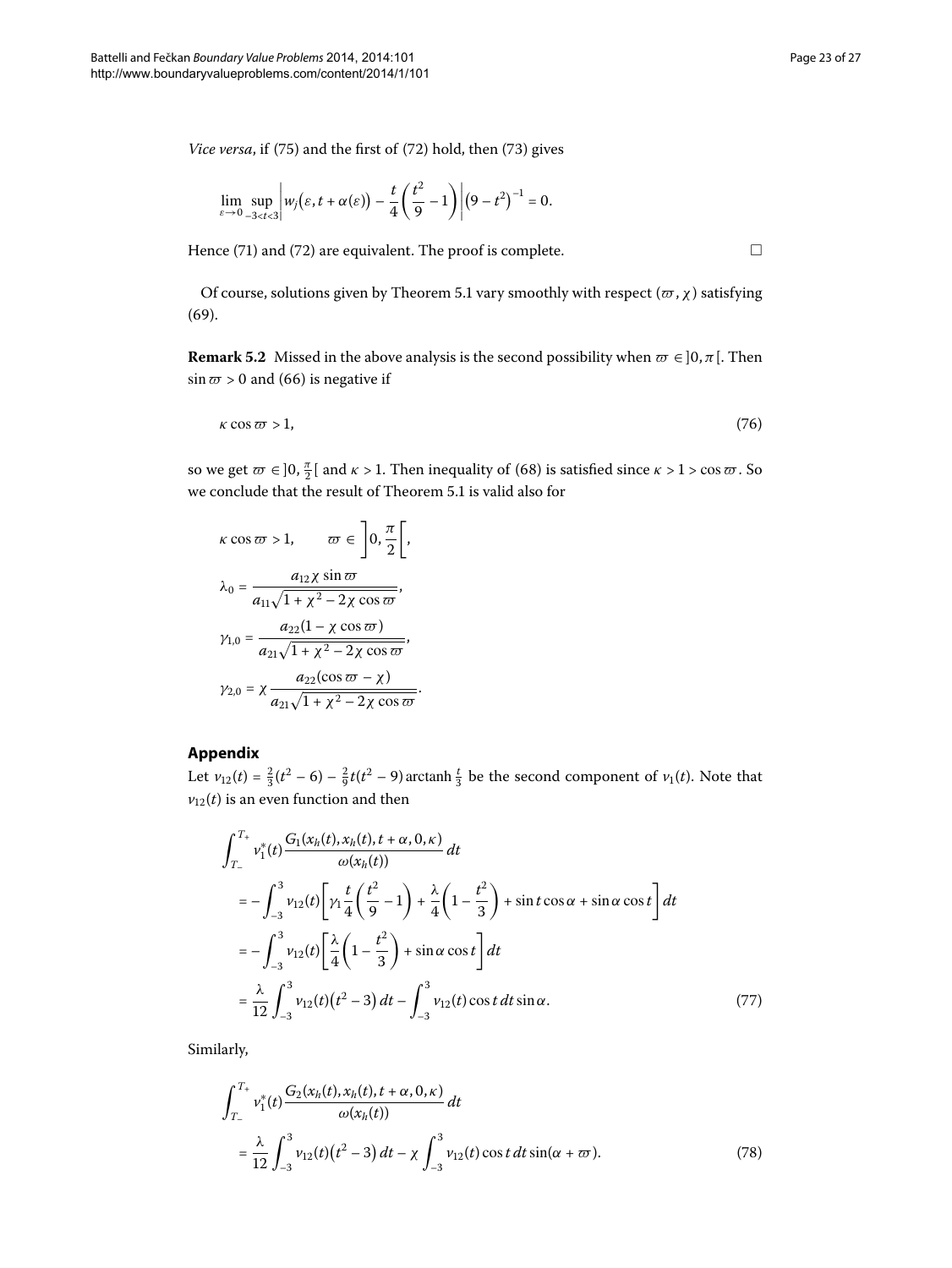Now, using  $\lim_{t\to\pm 1^+} (t^2 - 1)$  arctanh(*t*) = 0 and integration by parts of the second integral,

$$
\int_{-3}^{3} v_{12}(t)(t^2 - 3) dt
$$
  
= 
$$
\int_{-3}^{3} \left[ \frac{2}{3} (t^2 - 6) - \frac{2}{9} t (t^2 - 9) \arctan \frac{t}{3} \right] (t^2 - 3) dt
$$
  
= 
$$
\frac{144}{5} - \frac{2}{9} \int_{-3}^{3} t (t^2 - 9) (t^2 - 3) \arctan \frac{t}{3} dt
$$
  
= 
$$
\frac{144}{5} - \frac{2}{9} \left[ \frac{t^2 (t^2 - 9)^2}{6} \arctan \frac{t}{3} - \int \frac{t^2 (t^2 - 9)^2}{6} \frac{3}{9 - t^2} dt \right]_{-3}^{3}
$$
  
= 
$$
\frac{144}{5} - \frac{1}{9} \int_{-3}^{3} t^2 (t^2 - 9) dt = \frac{144}{5} + \frac{36}{5} = 36.
$$

Furthermore, since

$$
\int_{-3}^{3} v_{12}(t) \cos t \, dt = \int_{-3}^{3} \left[ \frac{2}{3} (t^2 - 6) - \frac{2}{9} t (t^2 - 9) \arctan \frac{t}{3} \right] \cos t \, dt,
$$

we compute

$$
\int_{-3}^{3} (t^2 - 6) \cos t \, dt = 2(\sin 3 + 6 \cos 3),
$$

and

$$
I(t) := \int t(t^2 - 9) \cos t \arctan \frac{t}{3} dt
$$
  
=  $(3(-5 + t^2) \cos t + t(-15 + t^2) \sin t) \arctan \frac{t}{3}$   
+  $\int \frac{3(3(-5 + t^2) \cos t + t(-15 + t^2) \sin t)}{-9 + t^2} dt.$ 

Next

$$
\int \frac{3(-5+t^2)\cos t + t(-15+t^2)\sin t}{-9+t^2} dt
$$
  
= 
$$
\int (3\cos t + t\sin t) dt - 6 \int \frac{-2\cos t + t\sin t}{-9+t^2} dt
$$
  
= 
$$
-t\cos t + 4\sin t - 6 \int \frac{-2\cos t + t\sin t}{-9+t^2} dt.
$$

Furthermore,

$$
\int \frac{\cos t}{-9 + t^2} dt = \frac{1}{6} \int \frac{\cos t}{t - 3} dt - \frac{1}{6} \int \frac{\cos t}{t + 3} dt
$$
  

$$
= \frac{1}{6} \int \frac{\cos(3 - z)}{z} dz \Big|_{z = 3 - t} - \frac{1}{6} \int \frac{\cos(v - 3)}{v} dv \Big|_{v = t + 3}
$$
  

$$
= \frac{1}{6} \left( \int \frac{\cos 3 \cos z + \sin 3 \sin z}{z} dz \Big|_{z = 3 - t} \right)
$$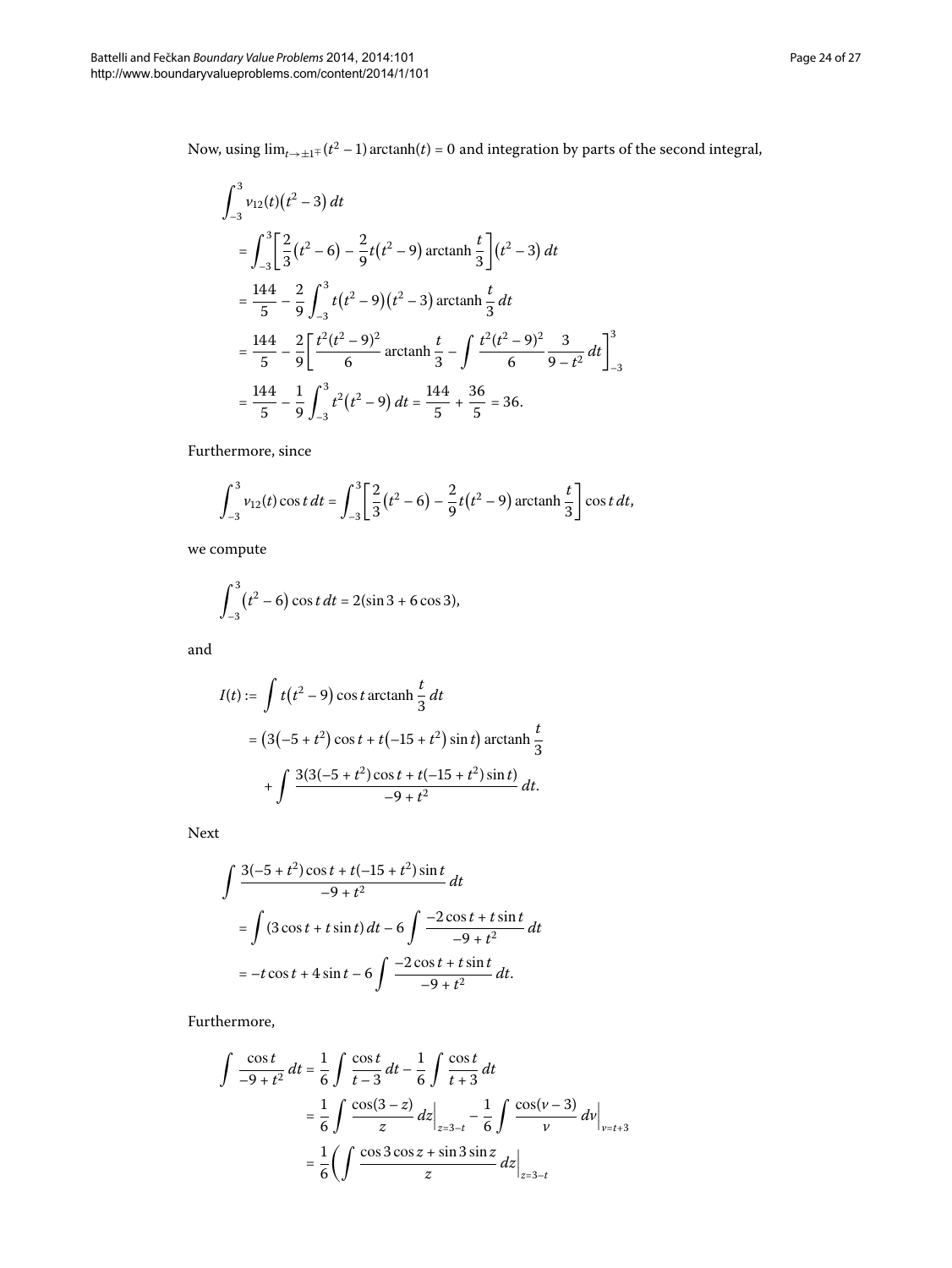$$
-\int \frac{\cos v \cos 3 + \sin v \sin 3}{v} dv \Big|_{v=t+3}\n= \frac{1}{6} \left( \cos 3 \text{ Ci} (3-t) + \sin 3 \text{ Si} (3-t) \right) - \frac{1}{6} \left( \cos 3 \text{ Ci} (3+t) + \sin 3 \text{ Si} (3+t) \right) = \frac{1}{6} \left( \cos 3 (\text{Ci} (3-t) - \text{Ci} (3+t)) + \sin 3 (\text{Si} (3-t) - \text{Si} (3+t)) \right),
$$

and

$$
\int \frac{t \sin t}{-9 + t^2} dt = \frac{1}{2} \int \frac{\sin t}{t - 3} dt + \frac{1}{2} \int \frac{\sin t}{t + 3} dt
$$
  
=  $\frac{1}{2} (\sin 3 \text{ Ci}(3 - t) - \cos 3 \text{ Si}(3 - t)) + \frac{1}{2} (\cos 3 \text{ Si}(3 + t) - \sin 3 \text{ Ci}(3 + t))$   
=  $\frac{1}{2} (\cos 3 (\text{Si}(3 + t) - \text{Si}(3 - t)) + \sin 3 (\text{Ci}(3 - t) - \text{Ci}(3 + t))).$ 

Hence

$$
I(t) = (3(-5 + t2) cos t + t(-15 + t2) sin t) arctanh \frac{t}{3} - 3t cos t + 12 sin t
$$
  
+ 3(Ci(3 – t)(2 cos 3 – 3 sin 3) + Ci(3 + t)(-2 cos 3 + 3 sin 3)  
+ (3 cos 3 + 2 sin 3)(Si(3 – t) – Si(3 + t))).

Clearly  $I(0) = 0$ . Next, using arctanh  $\frac{t}{3} = \frac{1}{2}(\ln 6 - \ln(3 - t)) + o(1)$ , Ci $(3 - t) = \Gamma + \ln(3 - t) + o(1)$ as  $t \rightarrow 3<sub>-</sub>$ , we derive

$$
I(t) = \text{Ci}(3+t)(-6\cos 3+9\sin 3) + \frac{1}{2}(3\cos t(-2t+20(1)(-5+t^2)+(-5+t^2)\ln 6)
$$
  
+6(\Gamma + o(1))(2\cos 3 - 3\sin 3) + (24 + t(-15+t^2)(2o(1) + \ln 6))\sin t  
+6(3\cos 3+2\sin 3)(\text{Si}(3-t) - \text{Si}(3+t)))  
+ $\frac{1}{2}(-3(-5+t^2)\cos t + 6(2\cos 3 - 3\sin 3) - t(-15+t^2)\sin t)\ln(3-t).$ 

Setting  $f(t) := \frac{1}{2}(-3(-5 + t^2)\cos t + 6(2\cos 3 - 3\sin 3) - t(-15 + t^2)\sin t$  we see  $f(3) = 0$ , so  $f(t) \ln(3-t) = f'(t')(t-3) \ln(3-t)$ ,  $t' \in (t, 3)$  and using  $\lim_{t \to 3-} (t-3) \ln(3-t) = 0$ , we obtain

$$
I(3-) = \lim_{t \to 3-} I(t) = 3\cos 3(-3 + 2\Gamma - 2\operatorname{Ci} 6 + \ln 36 - 3\operatorname{Si} 6)
$$

$$
-3\sin 3(-4 + 3\Gamma - 3\operatorname{Ci} 6 + \ln 216 + 2\operatorname{Si} 6).
$$

Summarizing we arrive at

$$
\int_{-3}^{3} v_{12}(t) \cos t \, dt
$$
\n
$$
= \frac{4}{3} (\sin 3 + 6 \cos 3) - \frac{4}{9} I(3-)
$$
\n
$$
= \sin 3(-3 + 3\Gamma - 3\operatorname{Ci} 6 + \ln 216 + 2\operatorname{Si} 6) + \cos 3(9 - 2\Gamma + 2\operatorname{Ci} 6 - \ln 36 + 3\operatorname{Si} 6).
$$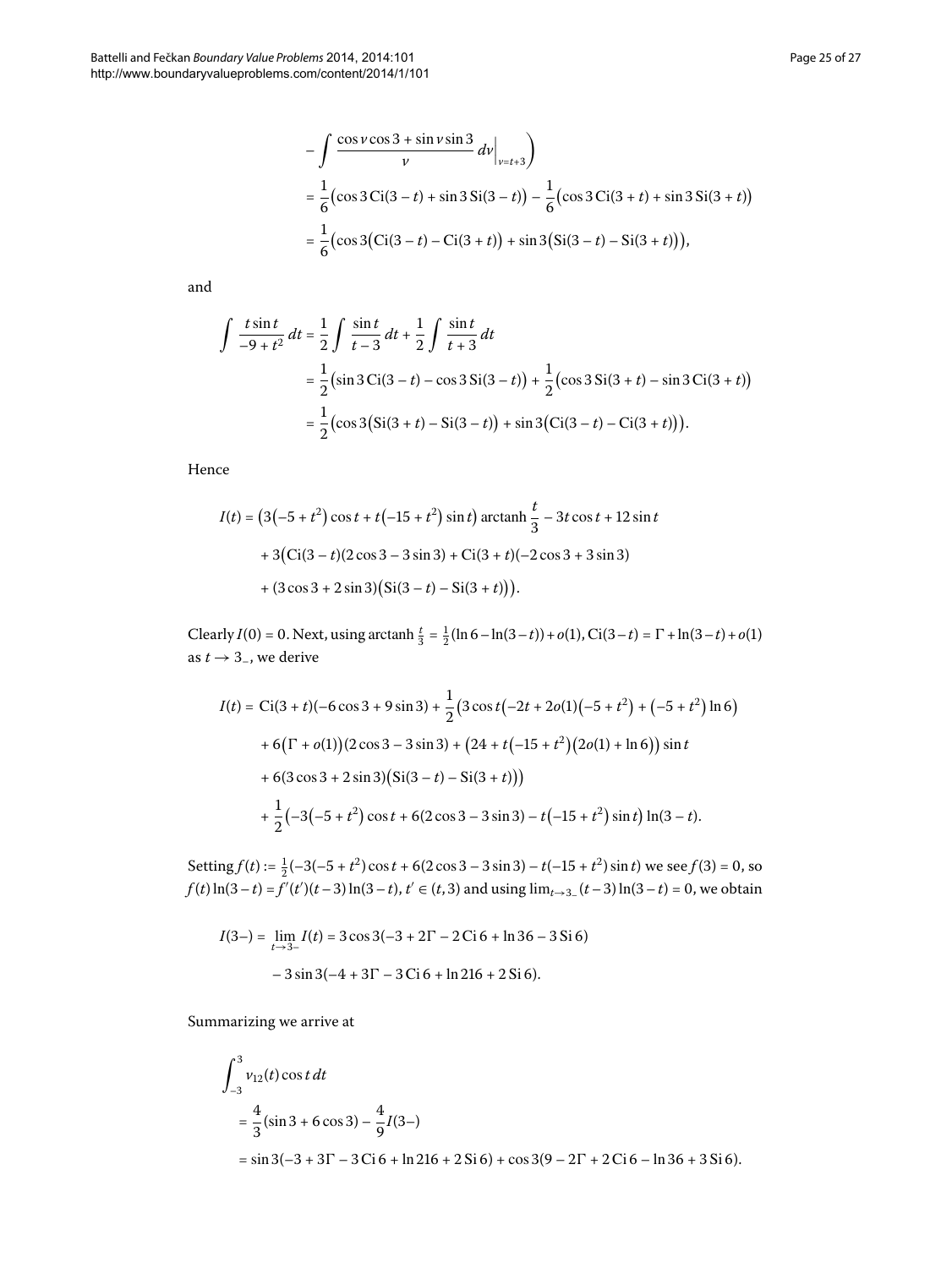So inserting the above computations into  $(77)$  $(77)$  and  $(78)$  $(78)$ , we get  $(60)$  and the first formula of (62). Next, since the second component  $v_{22}(t) = \frac{1}{6}t(t^2 - 9)$  of  $v_2(t)$  is odd, we get

$$
\int_{T_{-}}^{T_{+}} v_{2}^{*}(t) \frac{G_{1}(x_{h}(t), x_{h}(t), t + \alpha, 0, \kappa)}{\omega(x_{h}(t))} dt
$$
\n
$$
= -\int_{-3}^{3} v_{22}(t) \left( \sin(t + \alpha) + \frac{\lambda}{4} \left( 1 - \frac{t^{2}}{3} \right) + \frac{\gamma_{1}}{4} t \left( \frac{t^{2}}{9} - 1 \right) \right) dt
$$
\n
$$
= -\int_{-3}^{3} v_{22}(t) \sin t \, dt \cos \alpha + \frac{1}{36} \gamma_{1} \int_{-3}^{3} v_{22}(t) t (9 - t^{2}) \, dt.
$$

But

$$
\int_{-3}^{3} v_{22}(t)t(9-t^2) dt = -\int_{-3}^{3} \frac{1}{6}t^2(t^2-9)^2 dt = -\frac{1944}{35}
$$

and

$$
\int_{-3}^{3} v_{22}(t) \sin t \, dt = \int_{-3}^{3} \frac{1}{6} t(t^2 - 9) \sin t \, dt = 4 \sin 3 + 6 \cos 3.
$$

So we obtain (61). Similarly,

$$
\int_{T_{-}}^{T_{+}} v_{2}^{*}(t) \frac{G_{2}(x_{h}(t), x_{h}(t), t + \alpha, 0, \kappa)}{\omega(x_{h}(t))} dt
$$
\n
$$
= -\int_{-3}^{3} v_{22}(t) \left( \chi \sin(t + \alpha + \varpi) + \frac{\lambda}{4} \left( 1 - \frac{t^{2}}{3} \right) + \frac{\gamma_{2}}{4} t \left( \frac{t^{2}}{9} - 1 \right) \right) dt
$$
\n
$$
= -\int_{-3}^{3} v_{22}(t) \sin t \, dt \cos(\alpha + \varpi) + \frac{1}{36} \gamma_{2} \int_{-3}^{3} v_{22}(t) t \left( 9 - t^{2} \right) dt
$$
\n
$$
= -(4 \sin 3 + 6 \cos 3) \cos(\alpha + \varpi) - \frac{54}{35} \gamma_{2},
$$

<span id="page-25-0"></span>which implies the second formula of  $(62)$  $(62)$ .

#### <span id="page-25-2"></span><span id="page-25-1"></span>**Competing interests**

The authors declare that they have no competing interests.

#### **Authors' contributions**

The work presented here was carried out in collaboration between the authors. The authors contributed to every part of this study equally and read and approved the final version of the manuscript.

#### **Author details**

<span id="page-25-3"></span>1Department of Industrial Engineering and Mathematical Sciences, Marche Polytecnic University, Via Brecce Bianche 1, Ancona, 60131, Italy. 2Department of Mathematical Analysis and Numerical Mathematics, Comenius University, Mlynská dolina, Bratislava, 842 48, Slovakia. 3Mathematical Institute of Slovak Academy of Sciences, Štefánikova 49, Bratislava, 814 73, Slovakia.

#### **Acknowledgements**

BF is partially supported by PRIN-MURST 'Equazioni Differenziali Ordinarie e Applicazioni' (Italy). MF is partially supported by the Grants VEGA-MS 1/0071/14, VEGA-SAV 2/0029/13 and Marche Polytechnic University, Ancona (Italy).

#### Received: 18 December 2013 Accepted: 1 April 2014 Published: 07 May 2014

#### **References**

1. Battelli, F, Fečkan, M: Nonlinear RLC circuits and implicit ode's. Differ. Integral Equ. (2014)